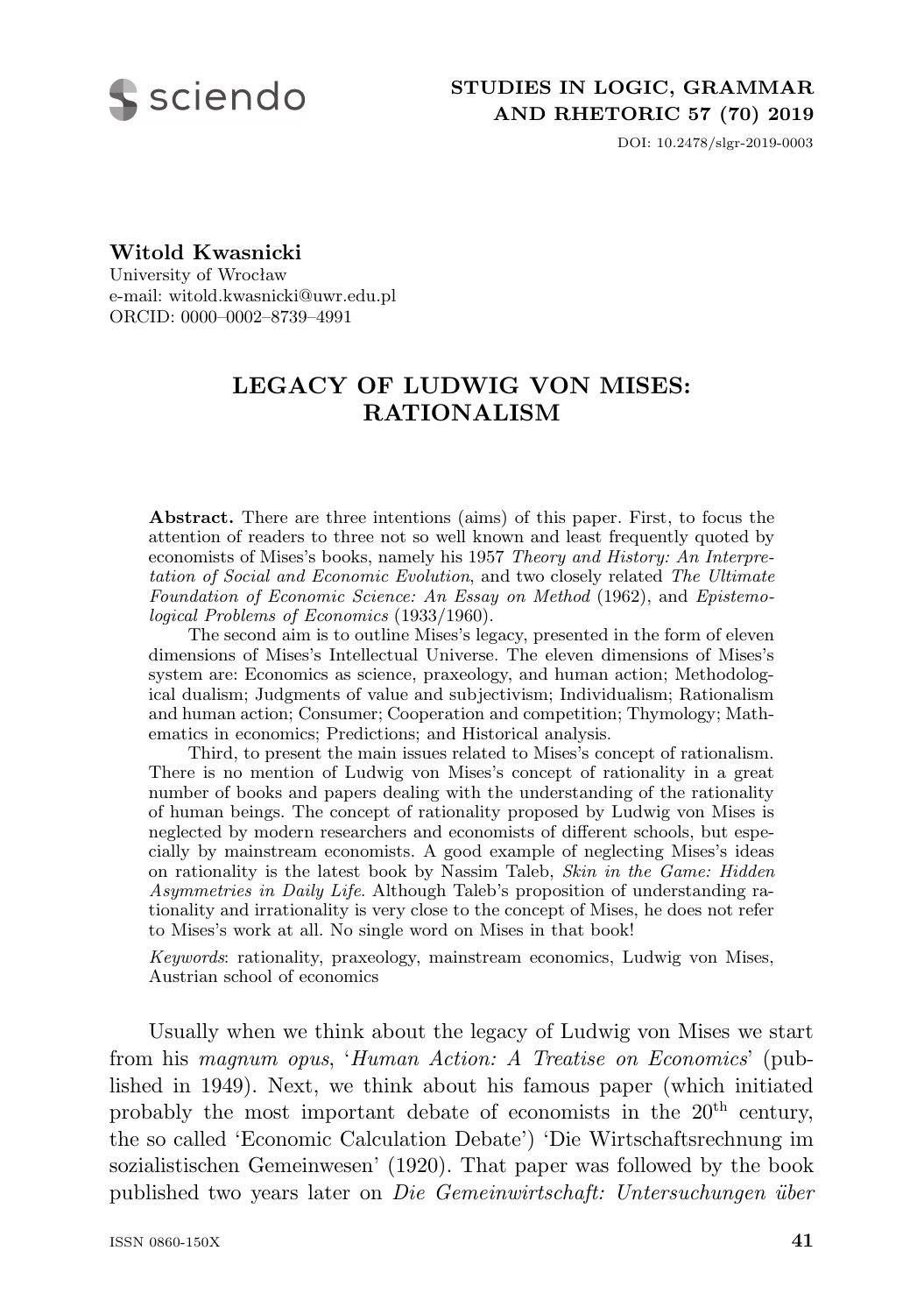*den Sozialismus* (1922, English translation was published in 1951 as *Socialism: An Economic and Sociological Analysis*). The book which also belongs to the canon of Mises's legacy is *Theorie des Geldes und der Umlaufsmittel* (1912), published in English in 1953 as *Theory of Money and Credit* (1953). There are a number of popular and most read books like *Liberalismus* (1927, published in English as *Liberalism or The Free and Prosperous Commonwealth* (1962)), *Omnipotent Government: The Rise of Total State and Total War* (1944), *Bureaucracy* (1944), *Planned Chaos* (1947), *The Anti Capitalistic Mentality* (1956).

However, there are three other of Mises's books, not so well known, and least frequently quoted by economists, which ought to be studied by professional economists. First of all, I am thinking about the 1957 *Theory and History: An Interpretation of Social and Economic Evolution*1, and two closely related *The Ultimate Foundation of Economic Science: An Essay on Method* (1962), as well as *Grundprobleme der Nationalökonomie: Untersuchungen ¨uber Verfahren, Aufgaben und Inhalt der Wirtschafts und Gesellschaftslehre* (1933, published in English in 1960 as *Epistemological Problems of Economics*).

I do not claim that *Theory and History*, *The Ultimate Foundation of Economic Sciences*, and *Epistemological Problems of Economics* ought to be read by general readers or be the subject of university courses. I only argue that the reading of these books ought to be obligatory for professional economists2. I am convinced that knowledge of Mises's ideas on the role of history in economic analysis, as well as of his philosophical, methodological, and epistemological ideas, can help economists to a better understanding of economic phenomena, shape their thinking, and might be a first step to incorporating the Austrian school into mainstream economics.

I think that even those economists who oppose Mises's ideas, after reading these three books might behave in a similar way as his great opponent, Oskar Lange ('On the Economic Theory of Socialism', *The Review of Economic Studies* (1936, 1937) who just begins the first part of his paper (1936) with expressing thanks to Mises for the challenge posed and the proposal to erect a monument: "Socialists have certainly good reason to be grateful to Professor Mises, the great *advocatus diaboli* of their cause. For it was his powerful challenge that forced the socialists to recognise the importance of an adequate system of economic accounting to guide the allocation of resources in a socialist economy. Even more, it was chiefly due to Professor Mises's challenge that many socialists became aware of the very existence of such a problem. ... Both as an expression of recognition for the great service rendered by him and as a memento of the prime importance of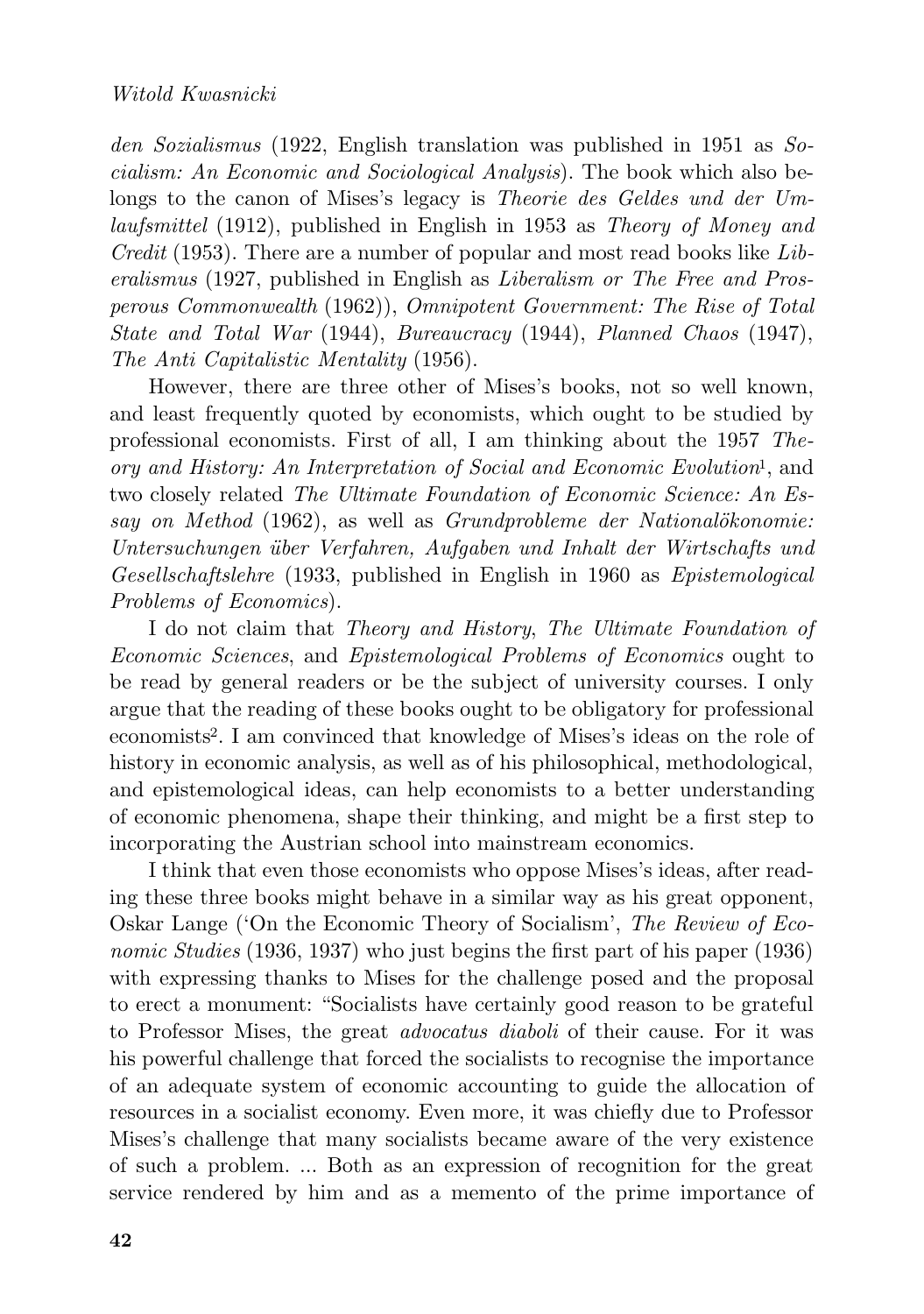sound economic accounting, a statue of Professor Mises ought to occupy an honourable place in the great hall of the Ministry of Socialisation or of the Central Planning Board of the socialist state. However, I am afraid that Professor Mises would scarcely enjoy what seems the only adequate way to repay the debt of recognition incurred by the socialists, and it is difficult to blame him for not doing so."

The second part of his considerations is summarized by Lange (1937) with this estimate of Mises: "Professor Mises's challenge has had the great merit of having induced the socialists to look for a more satisfactory solution of the problem, and it is only too true that many of them became aware of its very existence only after this challenge. But, as we have seen, those of the socialists who did not or do not realise the necessity and importance of an adequate price system and economic accountancy in the socialist economy are backward not only with regard to the present state of economic analysis: they do not even reach up to the great heritage of Marxian doctrine."

In his publications, Mises convincingly argues that economics (being the most advanced within the general social sciences) is the best-developed part of praxeology, with unique logical and epistemological nature. The economic analysis relies on insights about certain structural features of human action, and that human beings make choices, self-chosen means to attain self-chosen ends (human beings make choices, and that they use means to attain ends). The praxeological character of economics is visible not with empirical investigations but rather postulates that formulated economic laws have a priori character which cannot be confirmed or refuted by the methods predominant in the natural sciences (especially physics). Economic laws and findings exist independent of the particular conditions of time and place, and economists come to know them through pure deductive reasoning. For Mises, economics is not an empirical science in the sense in which the term "empirical" was used by the academic philosophers. Therefore economics ought to be called an aprioristic science.

Although Mises's interest in epistemological problems can be noticed much earlier, namely in the 30s of the  $20<sup>th</sup>$  century (Mises,  $2003/1933$ ), the revival and blossoming of his work on *epistemological* problems of praxeology was after the publication of *Human Action* in 1949. Those efforts culminated in the publications of two mentioned books, namely *Theory and History* (1957), and *The Ultimate Foundation of Economic Science* (1962).

I fully agree with the opinion of Murray Rothbard that *Theory and History* is Mises's most neglected book (see Rothbard's review published in 1975 and the preface to the 1985 edition of *Theory and History*). Rothbard writes: "... *Theory and History* is more than useful; it is one of Mises's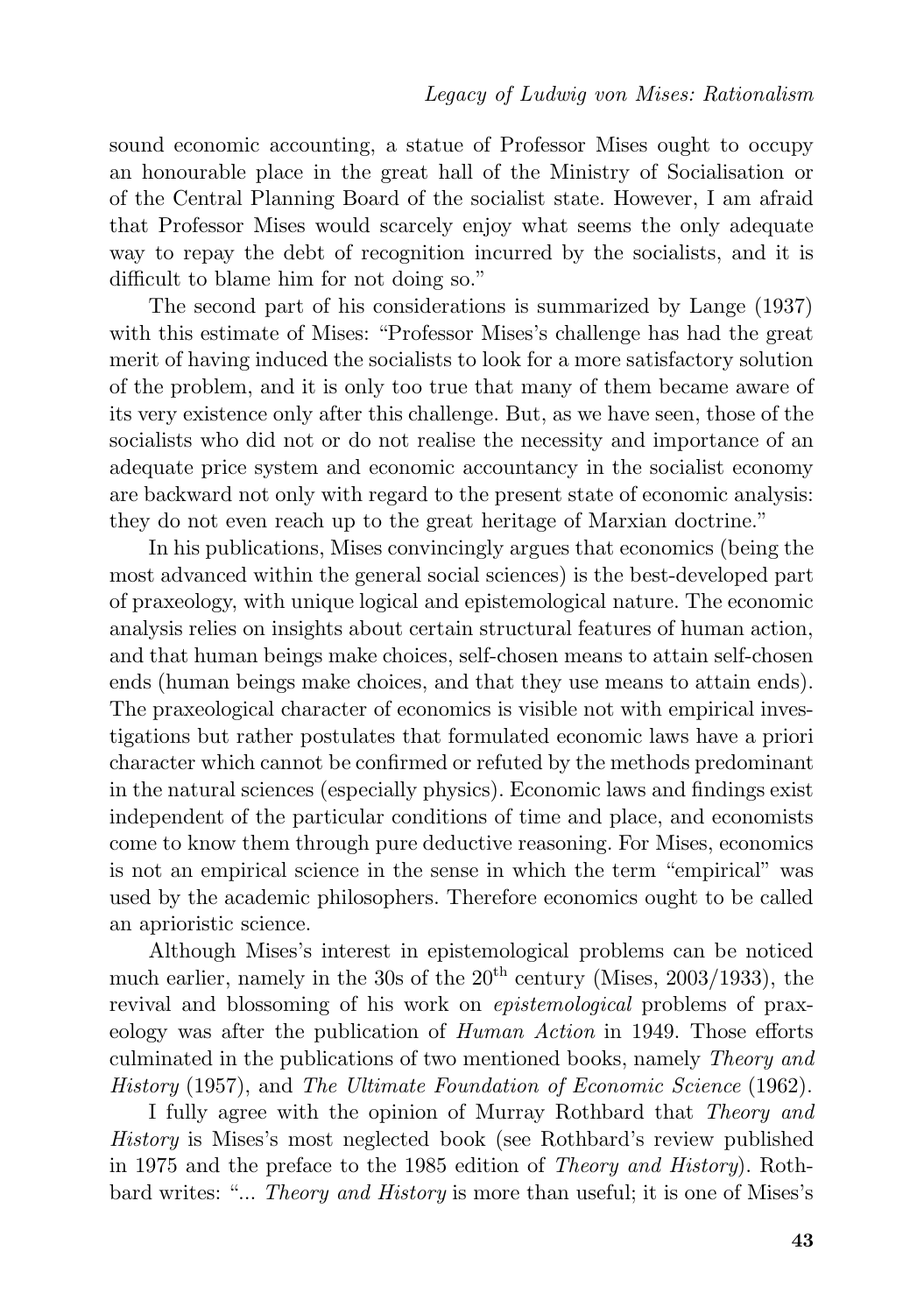greatest works, and indeed one of the great works in this century on the philosophy and methodology of the social sciences. Its neglect is no less than an intellectual tragedy. ... Adherents of the Austrian school of economics have been accused of being antiempirical, mystical a priorists, divorced from economic reality. But a thorough reading of *Theory and History* reveals quite the opposite; it is the Misesians – the Austrians – who have proper respect for the unique, empirical events of human history, whereas it is the pretentious quantitative "economic scientists" who necessarily abuse and distort the rich empirical facts of history in order to arrive at their allegedly "scientific" quantitative 'laws' and (invariably wrong) forecasts of the future." (Rothbardt, 1975). In a similar mood he writes in the Preface to *Theory and History* (Mises, 1985): "Mises's fourth and last great work, *Theory and History* (1957), has made remarkably little impact, and has rarely been cited even by the young economists of the recent Austrian revival. It remains by far the most neglected masterwork of Mises. And yet it provides the philosophical backstop and elaboration of the philosophy underlying *Human Action*. It is Mises's great methodological work, explaining the basis of his approach to economics, and providing scintillating critiques of such fallacious alternatives as historicism, scientism, and Marxian dialectical materialism. ... Austrian economics will never enjoy a genuine renaissance until economists read and absorb the vital lessons of this unfortunately neglected work. Without praxeology no economics can be truly Austrian or truly sound".

## **Mises's legacy: 11 dimensions of Mises's Intellectual Universe**

The contribution of Ludwig von Mises to the development of social sciences, praxeology and economics in particular, is impossible to overestimate. His efforts for better understanding of methodological individualism, the role of purposeful action, rationality in human behavior, the law of causality in human action, human cooperation under the division of labor and specialization, etc. give us enormous study material. His books, papers, speeches, and lectures allow us to grasp the refinement and enormously complex philosophical differences involved in the simple idea that "[m]en do not react in ... a uniform way; they behave, as both praxeologists and historians say, in an individual way". (Mises, 1985 (1957), p. 92).

I think that we can distinguish eleven dimensions of Mises's system, which can be estimated as his most significant legacy in economic analysis, namely: Economics as science, praxeology, and human action; Methodologi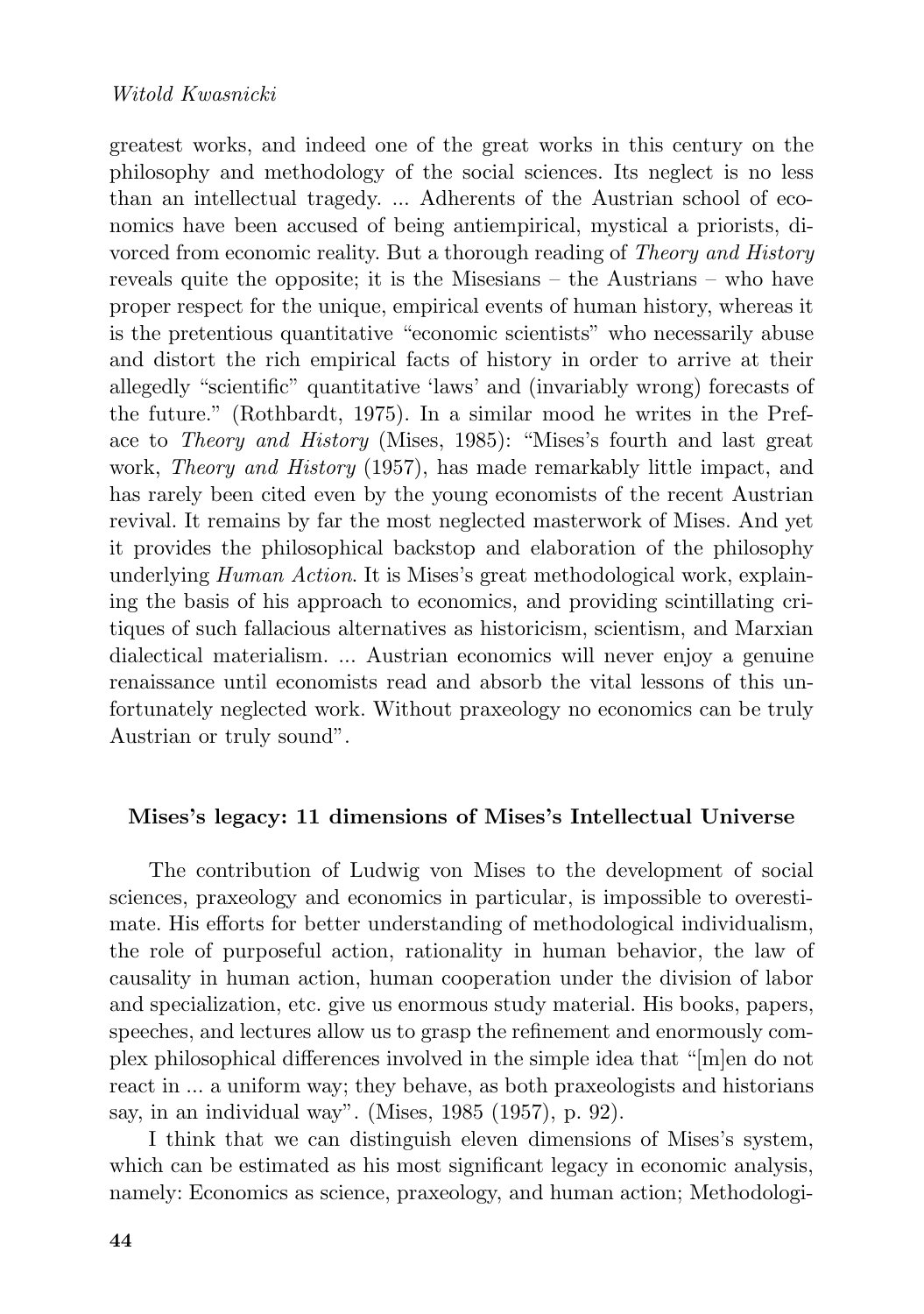cal dualism; Judgments of value and subjectivism; Individualism; Rationalism and human action; Consumer; Cooperation and competition; Thymology; Mathematics in economics; Predictions; and Historical analysis.

I am not able to describe, or even outline, all those dimensions in this short paper. In the next section, I will focus only on one of those dimensions related to the proper perception of rationality. Below I present only a concise summary of all eleven dimensions of Mises's system of economic analysis, using some of Mises's original sentences.

**1.** *Economics as science, praxeology, and human action* (Economics as a science of human action is a branch of praxeology, the aprioristic theory of human action which is based on theoretical and methodological thinking similar to that of the logician or the mathematician; economists are dealing with human action as distinguished from the natural sciences. The sciences of human action start from the fact that man purposefully aims at ends he has chosen. Although economics (Austrian economics) is frequently called a 'psychological school' it is worth underlining that economics is distinguished from psychology by the fact that it considers action alone and that the psychic events that have led to an action are without importance for it. The starting point of praxeology is a self-evident truth, related to the cognition of action, that there is such a thing as consciously aiming at ends. The natural sciences are causality research; the sciences of human action are teleological. The purpose to which the sciences of human action refer are the ends sought by acting men in the pursuit of their own designs. Human action is entirely determined by the individuals' physiological equipment and by all the ideas working in their minds. The action is purposive conduct. It is not simply behavior, but behavior begot by judgments of value, aiming at a definite end and guided by ideas concerning the suitability or unsuitability of applying (using) definite means. In dealing with human action, we search after the ends the actor wants or wanted to attain and after the result that his action brought about or will bring about. Praxeology abstracts from the concrete content of the ends men are aiming at. There is action and there is the absence of action, but there is nothing in between. Every action is an attempt to exchange one state of affairs for another. To choose is to pick one out of two or more possible modes of conduct and to set aside the alternatives. In the strict sense of the term, the acting man aims only at one ultimate end, at the attainment of a state of affairs that suits him better than the alternatives.)

**2.** *Methodological dualism* ('Methodological Dualism' refrains from any proposition concerning essences and metaphysical constructs. It merely takes into account the fact that we do not know how external events –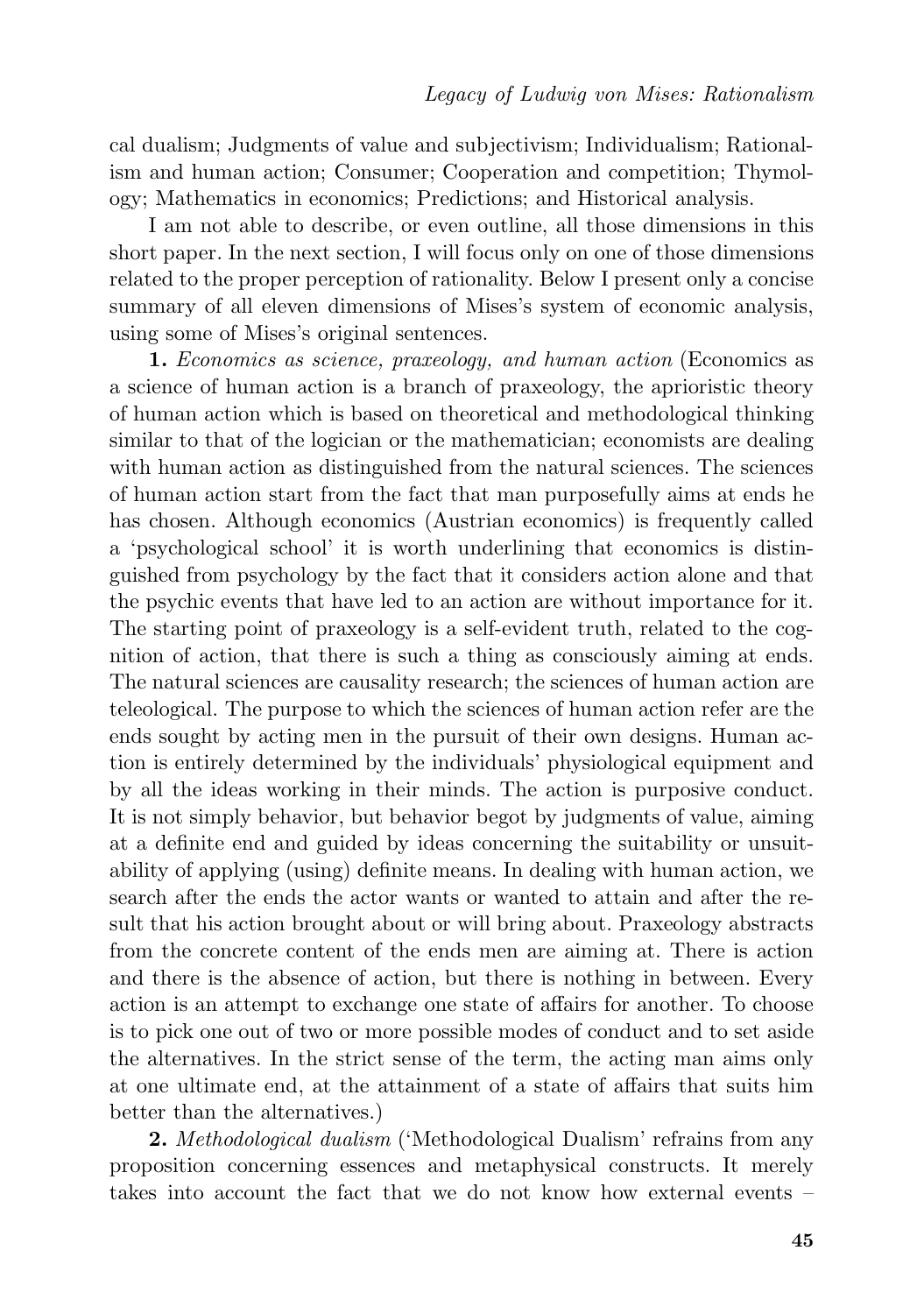physical, chemical, and physiological – affect human thoughts, ideas, and judgments of value. This ignorance splits the realm of knowledge into two separate fields, the realm of external events, commonly called nature, and the realm of human thought and action. Reason and experience show us two separate realms: the external world of physical, chemical, and physiological phenomena, and the internal world of thought, feeling, valuation, and purposeful action. We have to stress the hard fact that the natural sciences have no intellectual tool to deal with ideas and with finality. Identical external events sometimes result in different human responses, and different external events sometimes produce the same human response. Consequently, a proposition of an aprioristic theory can never be refuted by experience. Human action always confronts experience as a complex phenomenon that first must be analyzed and interpreted by a theory, before it can even be set in the context of a hypothesis that could be proved or disproved. The a priori knowledge of praxeology is entirely different – categorially different – from the a priori knowledge of mathematics or, more precisely, from mathematical a priori knowledge as interpreted by logical positivism. The starting point of all praxeological thinking is not arbitrarily chosen axioms, but a self-evident proposition, fully, clearly, and necessarily present in every human mind. The characteristic feature of man is precisely that he consciously acts. Man is *Homo agens*, the acting animal. To act means: to strive after ends; that is, to choose a goal and to resort to means in order to attain the goal sought.)

**3.** *Judgments of value and subjectivism* (Judgments of value are voluntaristic. While judgments of value are personal, subjective, and final, judgments about means are essentially inferences drawn from factual propositions concerning the power of the means in question to produce definite effects. With regard to judgments of value, there cannot be any question of truth and falsity. They are ultimate and not subject to any proof or evidence. For the science of human action, the valuations and goals of the final order at which men aim constitute the ultimate given, which it is unable to explain any further. Science can record and classify values, but it can no more "explain" them than it can prescribe the values that are to be acknowledged as correct or condemned as perverted. By means of its subjectivism the modern theory becomes the objective science. It does not pass judgment on action, but takes it exactly as it is; and it explains market phenomena not on the basis of "right" action, but on the basis of given action. The characteristic mark of ultimate ends is that they depend entirely on each individual's personal and subjective judgment, which cannot be examined, measured, or still less corrected by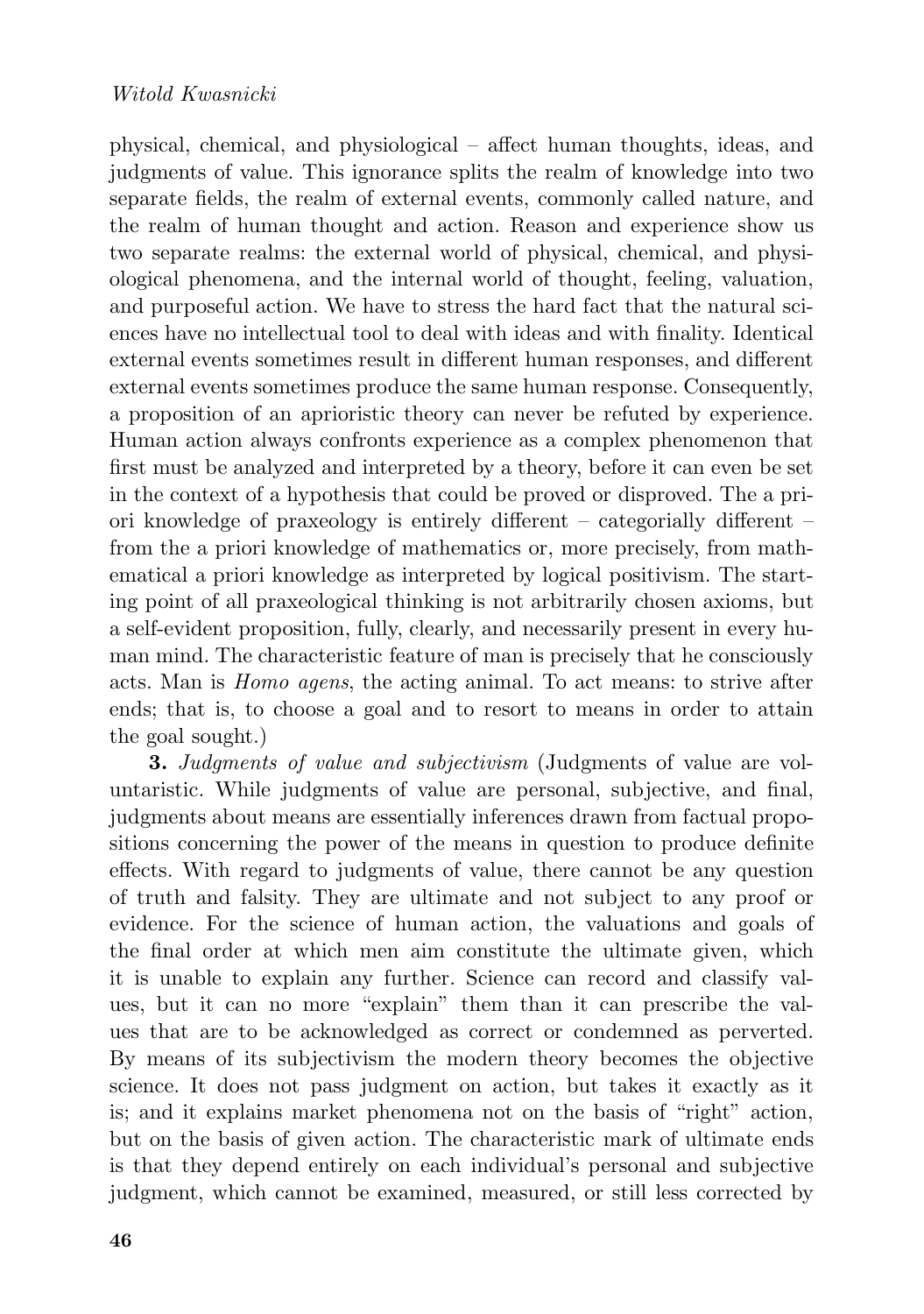any other person. The significance of value judgments consists precisely in the fact that they are the springs of human action. Guided by his valuations, man is intent upon substituting conditions that please him better for conditions which he deems less satisfactory. He employs means to attain ends sought. Means are judged and appreciated according to their ability to produce definite effects. The characteristic feature of a free society is that it can function even though its members disagree in many judgments of value. In the market economy, business serves not only the majority but also various minorities, provided they are not too small in respect of the economic goods which satisfying their special wishes would require.)

**4.** *Individualism* (Each individual is the only and final arbiter in matters concerning his/her own satisfaction and happiness. The whole economy (and the whole development of civilization) is the result of what individuals do. The basis of social development is always individual activity, choosing, cooperation, competition, trading, etc. Economic phenomena (e.g. prices, wages, interest rates, money, monopoly) are outcomes of countless conscious, purposive actions, choices, and preferences of individuals, trying to attain various wants and ends and to avoid undesired consequences. Praxeology deals with the actions of individual men. It is true that man is always the member of a collective, but the study of the individual is posterior to the study of society. Nobody ventures to deny that nations, states, municipalities, parties, religious communities, are real factors determining the course of human events. Methodological individualism, far from contesting the significance of collective wholes, considers it as one of its main tasks to describe and to analyze their becoming and their disappearing, their changing structures, and their operation. A collective always operates through the intermediary of one or several individuals whose actions are related to the collective as the secondary source. The evolution of social institutions as, e.g., reason, language, and cooperation, is the outcome activity of individuals. The problems raised by the multiplicity of coexisting social units and their mutual antagonisms can be solved only by methodological individualism. The preservation of society is an essential condition of any plans an individual may want to realize by any action whatever. The market is a social body; market phenomena are social phenomena. They are the result of each individual's active contribution. The characteristic feature of a free society is that it can function even though its members disagree in many judgments of value. Individuals as consumers value goods exactly so much and no more or less at a given moment because of the operation of the social and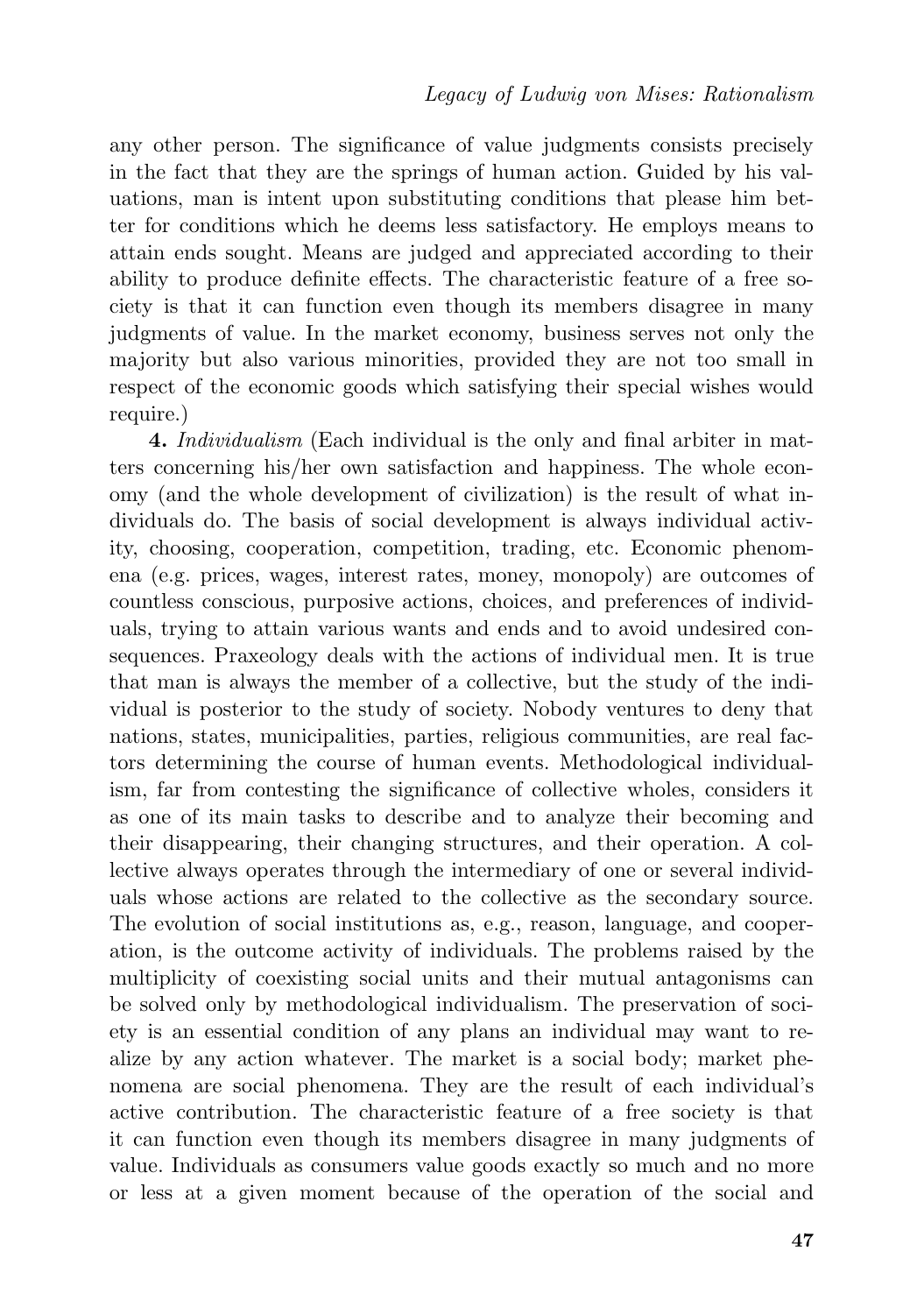natural forces that determine their lives. Means are judged and appreciated by each individual according to their ability to produce definite effects (ends).)

**5.** *Rationalism and human action* (The terms "reasoning" and "rationality" always refer only to the suitability of means chosen for attaining ultimate ends. The choice of ultimate ends is in this sense always irrational. It is not experience, but reason, which is prior to experience, that tells us what is a free and what is an economic good. If we were to attempt to distinguish rational action from irrational action, we should not only be setting ourselves up as a judge over the scales of the value of our fellow men, but we should also be declaring our own knowledge to be the only correct, objective standard of knowledge. The assertion that there is irrational action is always rooted in an evaluation of a scale of values different from our own. Whoever says that irrationality plays a role in human action is merely saying that his fellow men behave in a way that he does not consider correct. 'He acts irrationally' is meaningless, because it is not compatible with the concept of action. The 'seeking to attain an end' and the 'striving after a goal' cannot be eliminated from the concept of action.)

**6.** *Consumer* (The whole economic process is rooted and based on the sovereignty of the consumer. The captain is the consumer. Contrary to the almost common belief, understanding of economic processes does not start from the action of the businessman, but from that of the consumers, that is to say, from the action of everybody. In his capacity as a businessperson, a man is a servant of the consumers, bound to comply with their wishes. Customers' whims and fancies are, for the businessman or entrepreneur, the ultimate law, provided these customers are ready to pay for them. He is under the necessity of adjusting his conduct to the demand of the consumers. If consumers, without a taste for the beautiful, prefer things ugly and vulgar, a producer must, contrary to his own convictions, supply them with such things. Living and acting, man by necessity combines various functions. He is never merely a consumer. He is in addition either an entrepreneur, landowner, capitalist, or worker, or a person supported by the income earned by such people. Moreover, the functions of the entrepreneur, the landowner, the capitalist, and the worker are very often combined in the same persons. Consumers make poor people rich and rich people poor. They determine precisely what should be produced, in what quality, and in what quantities. The consumers determine ultimately not only the prices of consumer goods but no less the prices of all factors of production. They determine the income of every member of the market economy. Consumers, not the entrepreneurs, pay ultimately the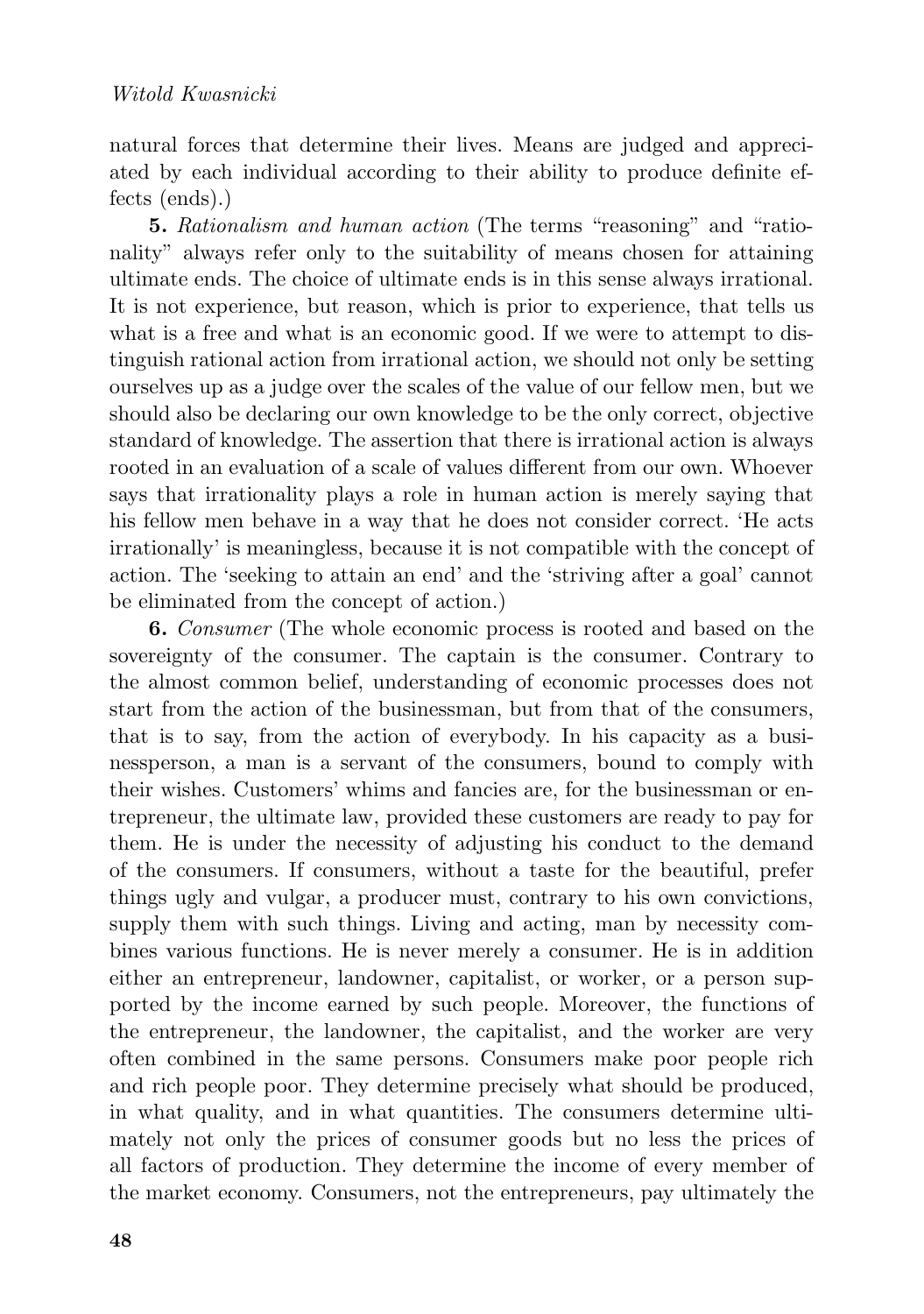wages earned by every worker, the glamorous movie star as well as the charwoman. It is necessary to realize that consumer sovereignty is not perfect and that there are limits to the operation of the democratic process of the market.)

**7.** *Cooperation and competition* (Social cooperation and social competition (rivalry) are two sides of the same coin. They are intertwined processes. Almost universal acceptance of social cooperation might be perceived as the result of natural phenomena, but it is hard to say that cooperation among individuals of a biological species is a universal natural phenomenon. At the level of civilization development, biological competition was replaced by social cooperation and peaceful social rivalry. What made social cooperation possible is, of course, a natural phenomenon – the higher productivity of labor accomplished under the principle of the division of labor and specialization of tasks. The problem is to organize society for the best possible realization of those ends, which men want to attain through social cooperation. Social utility is the only standard of justice.)

**8.** *Thymology* (Usually, the meaning of the term "psychology" is restricted to the field of experimental psychology, a discipline that resorts to the research methods of the natural sciences. To prevent mistakes resulting from the confusion of two entirely different branches of knowledge (i.e. natural and social sciences) Mises proposes to reserve the term "psychology" for naturalistic psychology and to call the knowledge of human valuation and volition "thymology". He describes it in chapter 12 in Theory and History (1985, pp. 264–284). Thymology is not related to praxeology and economics. The popular belief that modern subjective economics, the marginal utility school, is founded on or closely connected with "psychology" is mistaken. The very act of valuing is a thymological phenomenon. But praxeology and economics do not deal with the thymological aspects of valuation. Psychology in the sense of thymology is a branch of history. It derives its knowledge from historical experience. The thymological observation both of other people's choices and of the observer's own choosing necessarily always refers to the past, in the way that historical experience does. There is no method available which would produce in this field something analogous to what the natural sciences consider an experimentally established fact. Thymological experience is what we know about human value judgments, the actions determined by them, and the responses these actions arouse in other people. This experience stems either from introspection or from intercourse with other men, from our acting in various interhuman relations. We must take recourse to thymology if we want to anticipate other people's future attitudes and actions. Out of our general thymologi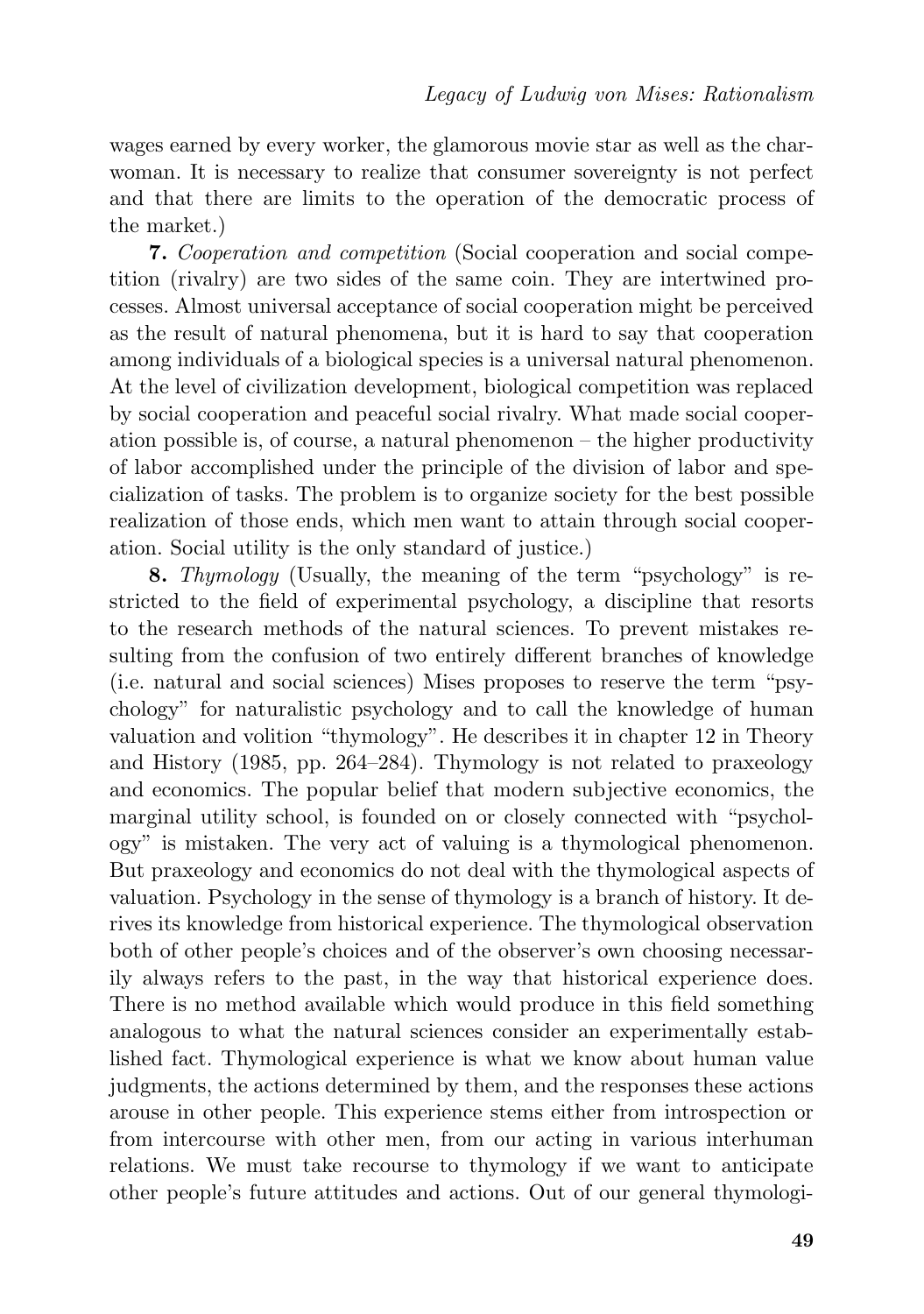cal experience, acquired either directly from observing our fellow men and transacting business with them or indirectly from reading and from hearsay, as well as out of our special experience acquired in previous contacts with the individuals or groups concerned, we try to form an opinion about their future conduct. It is easy to see in what the fundamental difference consists between this kind of anticipation and that of an engineer designing a plan for the construction of a bridge. Thymology tells no more than that man is driven by various innate instincts, various passions, and various ideas. The anticipating individual tries to set aside those factors that manifestly do not play any role in the concrete case under consideration. Thymology deals with the mental activities of men that determine their actions. It deals with the mental processes that result in a definite kind of behavior, with the reactions of the mind to the conditions of the individual's environment. It deals with something invisible and intangible that cannot be perceived by the methods of the natural sciences. Nevertheless, the natural sciences must admit that this factor must be considered as real also from their point of view, as it is a link in a chain of events that result in changes in the sphere the description of which they consider as the specific field of their studies.)

**9.** *Mathematics in economics* (The fundamental difference between the natural sciences and the sciences of human action (e.g. economics) is that in the world of nature constant relations exist between various elements and in the sciences of human action no such constant relations exist. Therefore, a natural scientist is able to use measurements and quantitative description, which allows the building of formal mathematical models of the real world. Contrary, in human action research no measurement and no quantification are possible. All measurable magnitudes that the sciences of human action encounter are quantities of the environment in which man lives and acts. Those theorists who are usually designated as the great masters of mathematical economics accomplished what they did without mathematics. Only afterwards did they seek to present their ideas in mathematical form. This is because physics is able to discover empirically constant relationships, which it describes in its equations. Thus far, the use of mathematical formulations in economics has done more harm than good. Of primary importance is what is set forth in words in the preliminary statement that has to serve as the starting point for further mathematical elaboration. This statement, however, is always nonmathematical. Whether or not its further elaboration in mathematical terms can be used depends on the correctness of this initial nonmathematical statement. Mathematics has a significance in the natural sciences altogether dif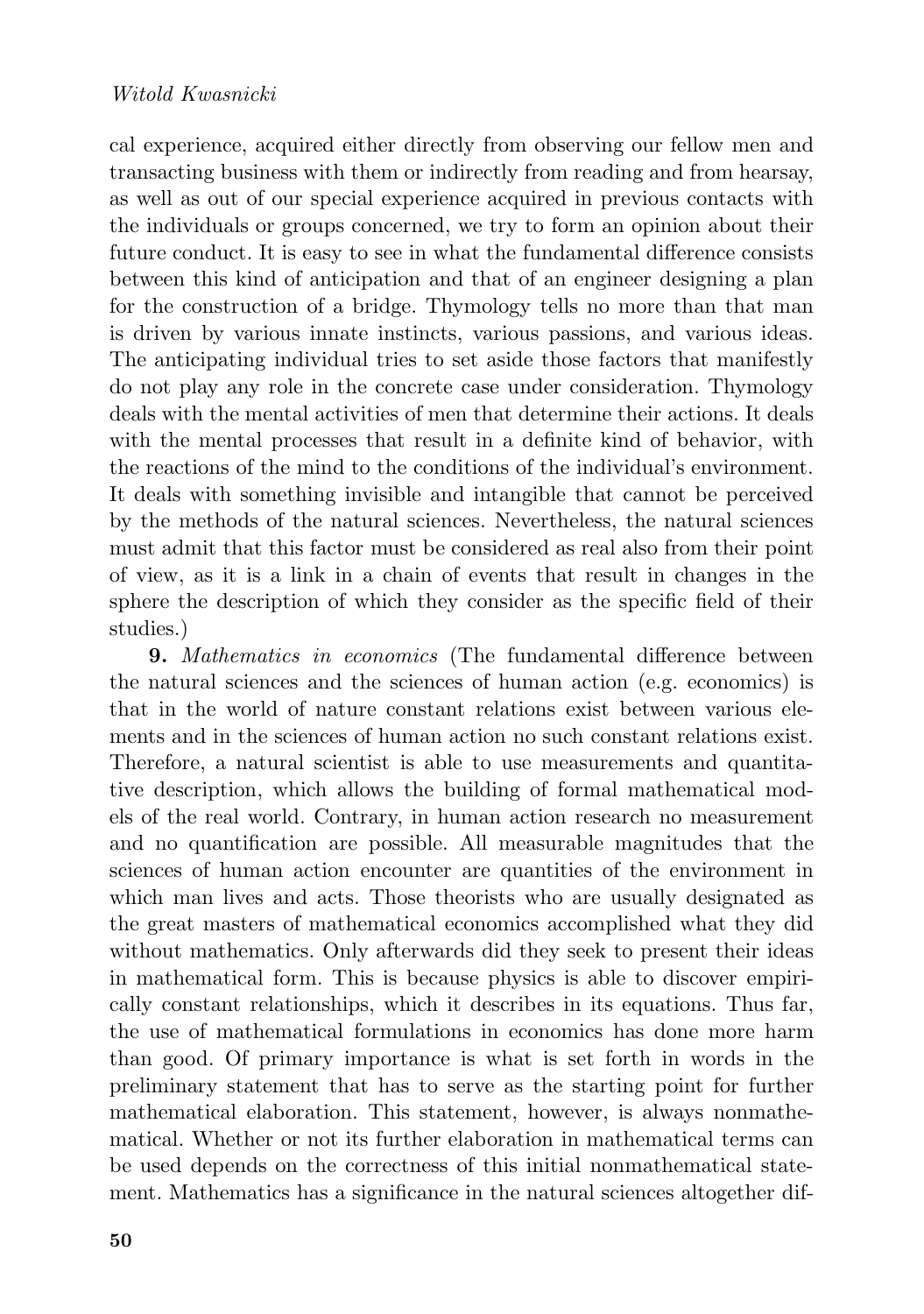ferent from what it has in sociology and economics. It is not a shortcoming of the sciences of human action that they have not succeeded in discovering determinate stimulus-response patterns. What does not exist cannot be discovered. There is no such thing as statistical laws. People resort to the methods of statistics precisely where they are not in a position to find regularity in the concatenation and succession of events. As a method of economic analysis, econometrics is a childish play with figures that does not contribute anything to the elucidation of the problems of economic reality.)

**10.** *Predictions* (It is true that no action can be planned and proceeded without an understanding of the future. Even an action of an isolated individual is guided by definite assumptions about the actor's future value judgments and is so far determined by the actor's image of his own character. The term "speculate" was originally employed to signify any kind of meditation and forming of an opinion. In modern times it is employed with an opprobrious connotation to disparage those men (entrepreneurs) who, in the capitalistic market economy, excel in better anticipating the future reactions of their fellow men than the average man does. Although even in economics predictions can be made in the sense in which this ability is attributed to the natural sciences, we ought to remember that the concrete value judgments of individuals appear only as data. We must emphasize that the probability of any prognoses concerning future human action has little in common with that category of probability which is dealt with in the mathematical calculus of probability. The former is case probability and not class probability. In order to prevent confusion, it is advisable to refer to case probability as likelihood. Nobody is in a position to predict with the same assurance with which the natural sciences make predictions how he himself and other people will act in the future. There is no method that would enable us to learn about a human personality all that would be needed to make such prognostications with the degree of certainty technology attained in its predictions. The predictions of praxeology are, within the range of their applicability, absolutely certain. But they do not tell us anything about the value judgments of the acting individuals and the way they will determine their actions. Economics can predict the effects to be expected from resorting to definite measures of economic policies. It can answer the question whether a definite policy is able to attain the ends aimed at and, if the answer is in the negative, what its real effects will be. But, of course, this prediction can be only "qualitative." It cannot be "quantitative" as there are no constant relations between the factors and effects concerned.)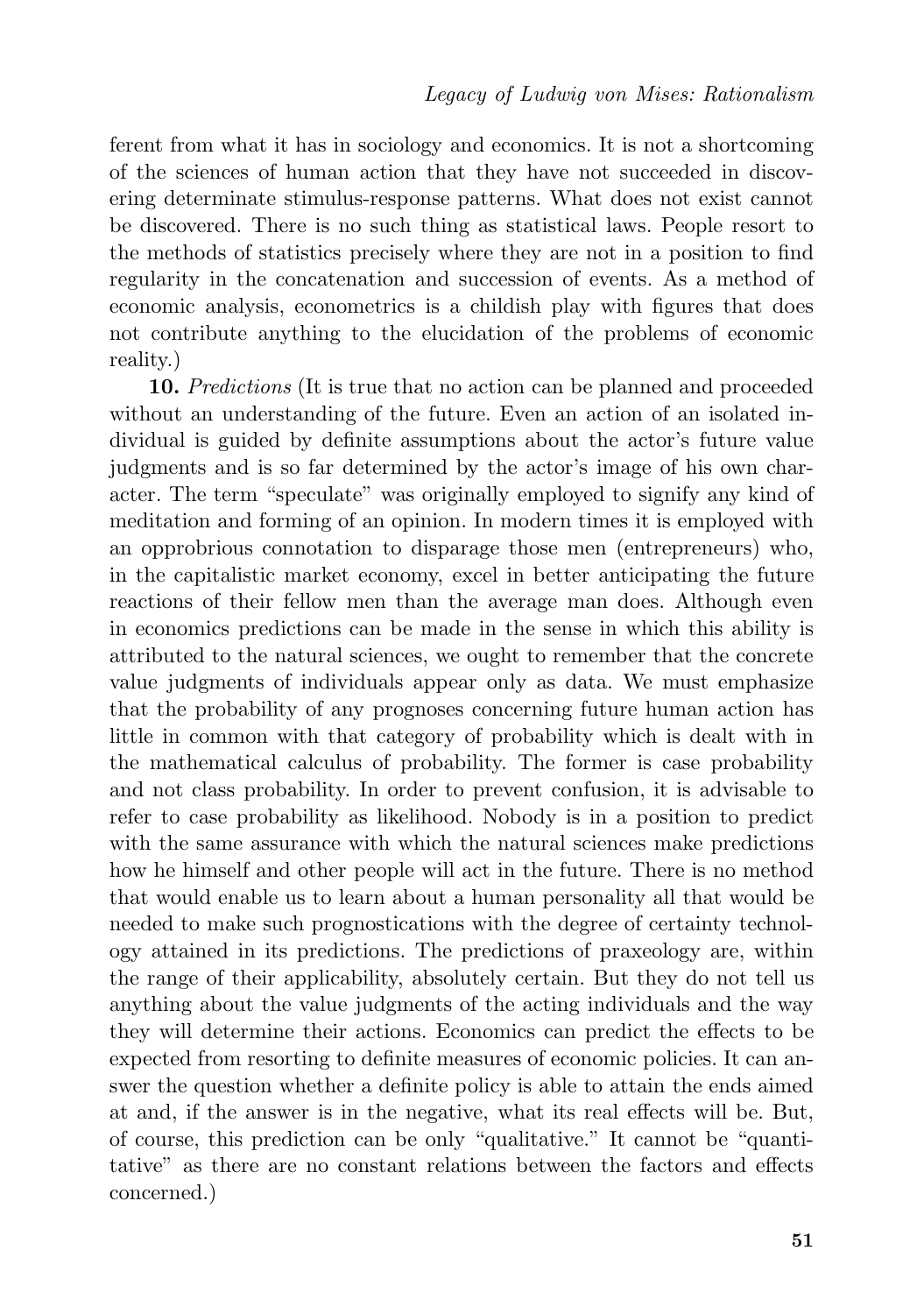## *Witold Kwasnicki*

**11.** *Historical analysis* (There are two branches of the sciences of human action, praxeology and history. Praxeology (economics) starts from *a priori* category of action and develops out of it all that it contains. History in the broadest sense of the term is the totality of human experience. History is experience, and all experience is historical. Experience is always an experience of the past. The historian cannot duplicate or reproduce the past; on the contrary, he interprets and recasts it, and this requires that he make use of some ideas that he must have already had before setting about his work. What distinguishes descriptions of history from those of the natural sciences is that they are not interpreted in the light of the category of regularity. Even if, in the course of a historian's work, the treatment of material leads to new ideas, concepts are always logically prior to the understanding of the individual, the unique, and the non-repeatable. However, what we know about our action under given conditions is derived not from experience, but from reason. History cannot be imagined without theory. The naive belief that, unprejudiced by any theory one can derive history directly from the sources, is quite untenable. History must be repeatedly rewritten because the subjective element in the passing of time and the change in personalities, again and again, opens up new vistas for understanding. Both theory and history are equally legitimate, and both are equally indispensable. The virtue of historical inquiry does not lie in the derivation of laws. Its cognitive value is not to be sought in the possibility of its providing direct practical applications for our action. It deals only with the past; it can never turn toward the future. History makes one wise, but not competent to solve concrete problems. The antagonism between economics and historicism does not concern historical facts. It involves the interpretation of the facts. In investigating and narrating facts a scholar may provide a valuable contribution to history, but he does not contribute to the increase and perfection of economic knowledge. History is the record of human action. Ideas are the main theme of the study of history. Ideas are not an invariable stock that existed from the very beginning of things, and that does not change. Every idea originated at a definite point in time and space in the head of an individual. History deals with values, but it itself does not value. It looks at events with the eyes of an unaffected observer. This is, of course, the characteristic mark of objective thought and of the scientific search for truth. The historian can never derive theorems about cause and effect from the analysis of the material available. Historical experience is not laboratory experience. It is an experience of complex phenomena, of the outcome of the joint operation of various forces).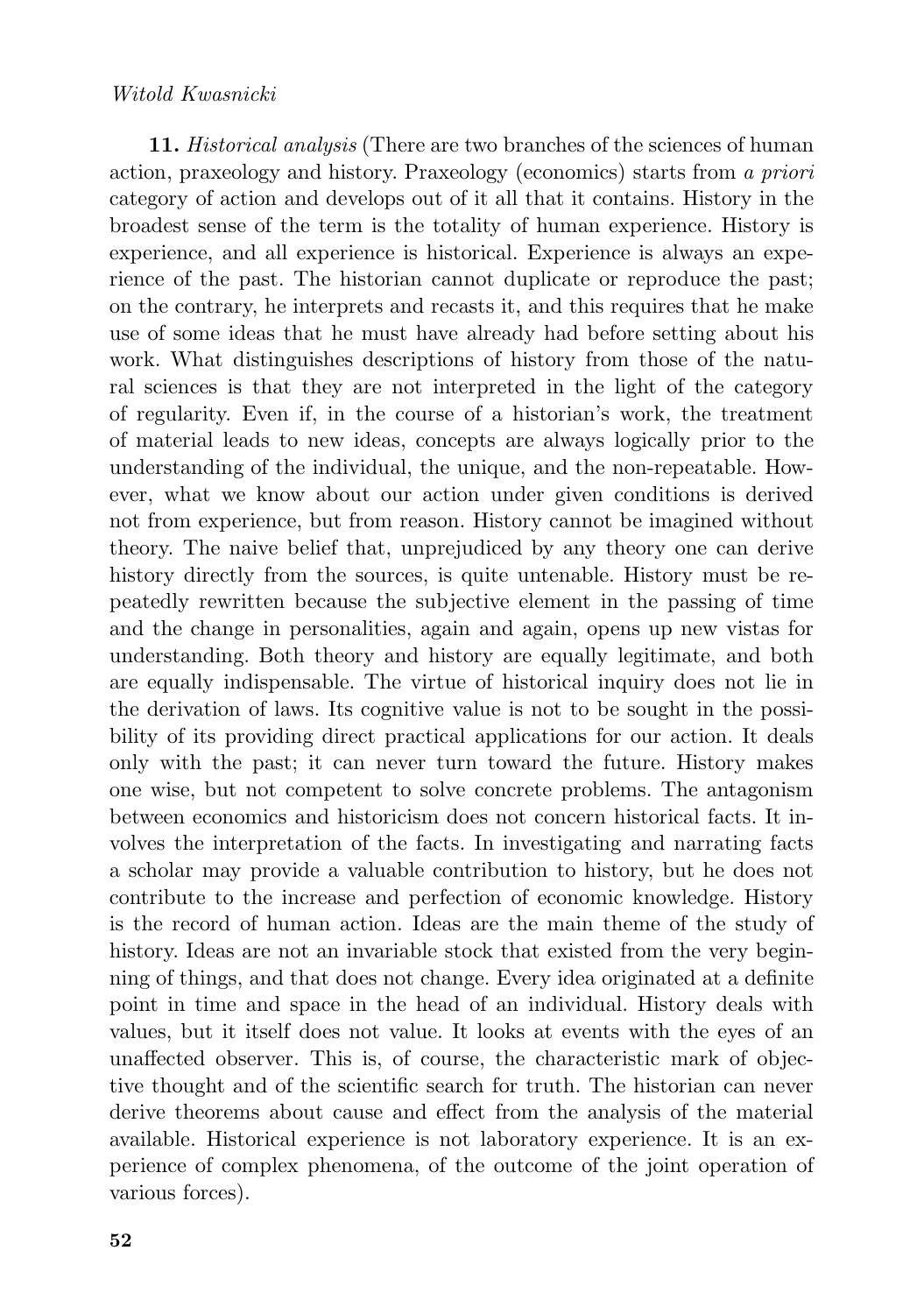## **Rationalism**

I am not able to deal here with all dimensions of Mises's legacy, therefore I will select only one dimension, namely rationality. The concept of rationality proposed by Ludwig von Mises is so neglected by modern researchers that it is worth presenting and discussing. I was surprised and highly disappointed that I found no mention of Ludwig von Mises's concept of rationality in such well-known books as:

- Hollis Martin, Edward J. Nell, *Rational Economic Man A Philosophical Critique of Neo Classical Economics*, Cambridge University Press (1975).<sup>3</sup>
- Robert E. Lucas Jr., Thomas J. Sargent, *Rational Expectations and Econometric Practice* Volume 1, University of Minnesota Press (1981).
- Robert E. Lucas Jr., Thomas J. Sargent, *Rational Expectations and Econometric Practice* Volume 2, University of Minnesota Press (1982).
- Rogers Brubaker, *The Limits of Rationality An Essay on the Social and Moral Thought of Max Weber*, Routledge (1988).
- Richard H. Thaler, *Quasi Rational Economics*, Russell Sage Foundation (1991).
- Wolfgang Schluchter, *The Rise of Western Rationalism Max Weber's Developmental History*, University of California Press (1992).
- Stefan Amsterdamski, *Between History and Method Disputes about the Rationality of Science*, Springer Netherlands (1992).
- Gerard Radnitzky and W. W. Bartley, III, eds, Evolutionary Epistemology, Rationality, and the Sociology of Knowledge (with contributions by Sir Karl Popper, Donald T. Campbell, W. W. Bartley, III, Giinter Wachtershauser, Rosaria Egidi, Gerhard Vollmer, John F. Post, John Watkins, Gerard Radnitzky, Peter Munz, and Antony Flew), Open Court (1993).
- Uskali Maki, Bo Gustafsson, Christian Knudsen (eds), *Rationality, Institutions and Economic Methodology*, Routledge (1993).<sup>4</sup>
- Gerd Gigerenzer, *Adaptive Thinking Rationality in the Real World*, Oxford University Press, Inc. (2000).
- Gerd Gigerenzer, Reinhard Selten, *Bounded Rationality The Adaptive Toolbox*, MIT Press (2002).
- Vernon L. Smith, *Rationality in Economics, Constructivist and Ecological Forms*, Cambridge University Press (2007).
- Gerd Gigerenzer, *Rationality for Mortals How People Cope with Uncertainty Evolution and Cognition*, Oxford University Press, Inc. (2008).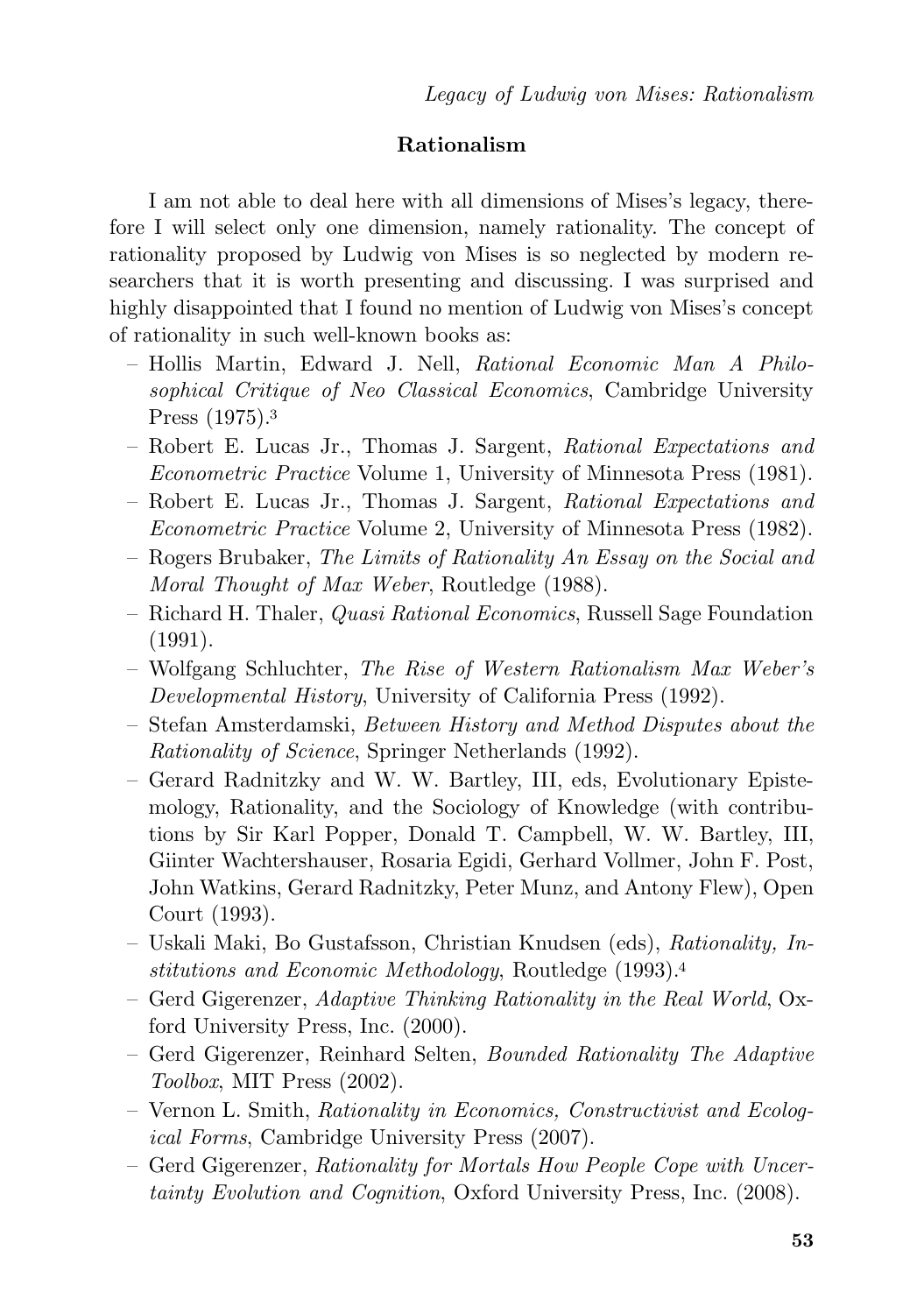- Tim Harford, *The Logic of Life The Rational Economics of an Irrational World*, The Random House Publishing Group (2008).
- Ken Binmore, *Rational Decisions*, Princeton University Press (2009).<sup>5</sup>
- Peter M. Todd, Gerd Gigerenzer and the ABC Research Group, *Ecological Rationality, Intelligence in the World*, Oxford University Press, Inc. (2012).
- Maurizio Catino, *Organizational Myopia Problems of Rationality and Foresight in Organizations*, Cambridge University Press (2013).
- Nassim Nicholas Taleb, *Skin in the Game, Hidden Asymmetries in Daily Life*, Random House (2018).

The title of the highly estimated book by Vernon L. Smith (2007) suggests that the author aimed to present the review of the concept of 'rationality in economics'. The monograph covers the wide range of concepts on rationality. V.L. Smith (2007, p. 2) admits in the introduction that he will refer to F. A. Hayek's important distinction between two kinds of rationality and that he will try to "relate all of this book's discussion and examples – experimental, field empirical, descriptive – to the following two concepts of rationality" namely Constructivist rationality, and Ecological rationality. Constructivist rationality involves the deliberate use of reason to analyze and prescribe actions judged to be better than feasible alternative actions that might be chosen. When applied to institutions, constructivism involves the deliberate design of rule systems to achieve desirable performance. Ecological rationality refers to the emergent order in the form of the practices, norms, and evolving institutional rules governing action by individuals that are part of our cultural and biological heritage and are created by human interactions, but not by conscious human design. The two concepts are not inherently in opposition. In the opinion of Vernon Smith, the issues are emphatically not about constructivist versus ecological rationality, as some might infer or prefer, and the two can and do work together. For example, in evolutionary processes, constructivist cultural innovations can provide variations while ecological fitness processes do the work of selection. Unfortunately, Vernon Smith is not referring to the work of Ludwig von Mises, Hayek's mentor and teacher.

## **What is rationalism and irrationalism?**

Mises in his early considerations on rationalism, made in the 1930s, hits the point, that to "distinguish rational action from irrational action, we should not only be setting ourselves up as a judge over the scales of value of our fellow men, but we should also be declaring our own knowledge to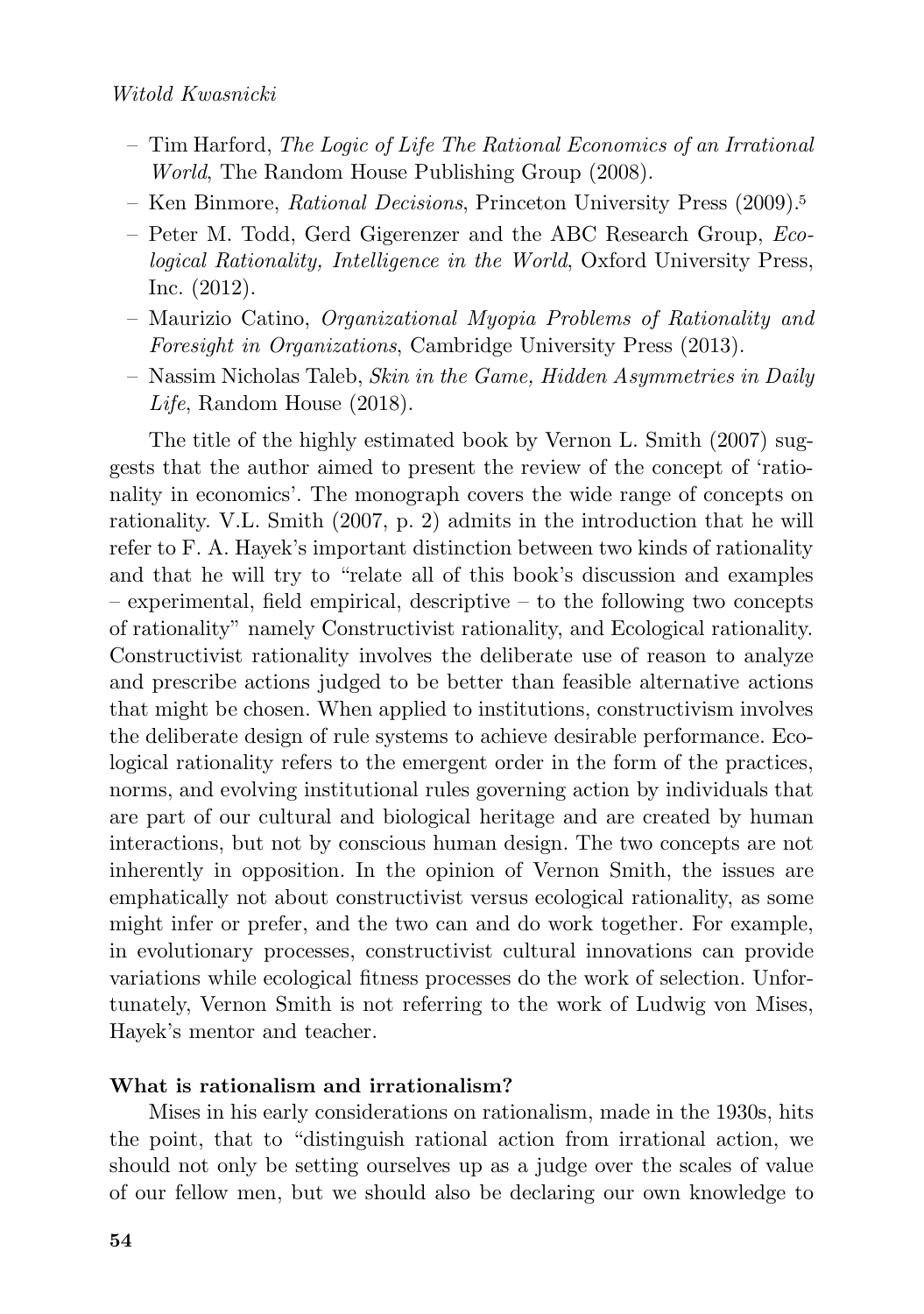be the only correct, objective standard of knowledge" (Mises, 2003/1933, p. 35).

Anybody's claiming that some action is irrational, means that his/her scale of values is different from that person 'behaving irrationally'. Saying that some action is irrational is expressing the opinion that this behavior is considered as incorrect. If we do not wish to make a judgment related to the ends and the scales of value of other people and do not claim omniscience for ourselves, considering some action as irrational is meaningless, simply because it is not compatible with the concept of action. Therefore, the 'concepts rational and irrational are not applicable to ends at all'. However, the expressions "rational" and "irrational" may be applied to the means employed for the attainment of an end. The use of means other than those considered from a given technological point of view as "rational" might be related to a situation that the "rational" means were not known to the actor, or that they are not employed because somebody wishes to attain other ends. In both cases, there is no justification to say that the action is 'irrational'.

For Mises (Mises, 2003/1933, p. 36): "Action is, by definition, always rational". 'Instead of saying that irrationality plays a role in the action, we should accustom ourselves to saying merely: There are people who aim at different ends from those that I aim at, and people who employ different means from those I would employ in their situation' (Mises, 2003/1933, p. 36–7).

The concept of rationalism might be considered as correct in the case of almost commonly accepted ultimate ends such as preservation of life and health. Extending it to all ends leads to incorrect findings and suggestions. The assumption that all men are endowed with the same power of reasoning leads to omitting differences in cleverness of people. This leads to incorrect claims that once all people have had a perfect education, all will be 'as wise and judicious as the most eminent sage'. Rationalism also neglects the problem of erroneous thinking. Usually, rationalist philosophers do not accept the situation that 'even honest men, sincerely devoted to the search for truth, could err' (Mises, 1985/1957, 269–70).

All human phenomena are dynamic processes and we ought to consider them as immersed in the passing time. This is forgotten in the case of attaining the notion of an irrational action by logical reasoning. Usually, it is said that: 'If *a* is preferred to *b* and *b* to *c*, logically *a* should be preferred to *c*'. That is considered as rational behavior, and claiming that c is preferred to a is considered as irrational. These might look quite different if we apply the category of time into our considerations. Preferring '*a* to *b*' and '*b* to *c*'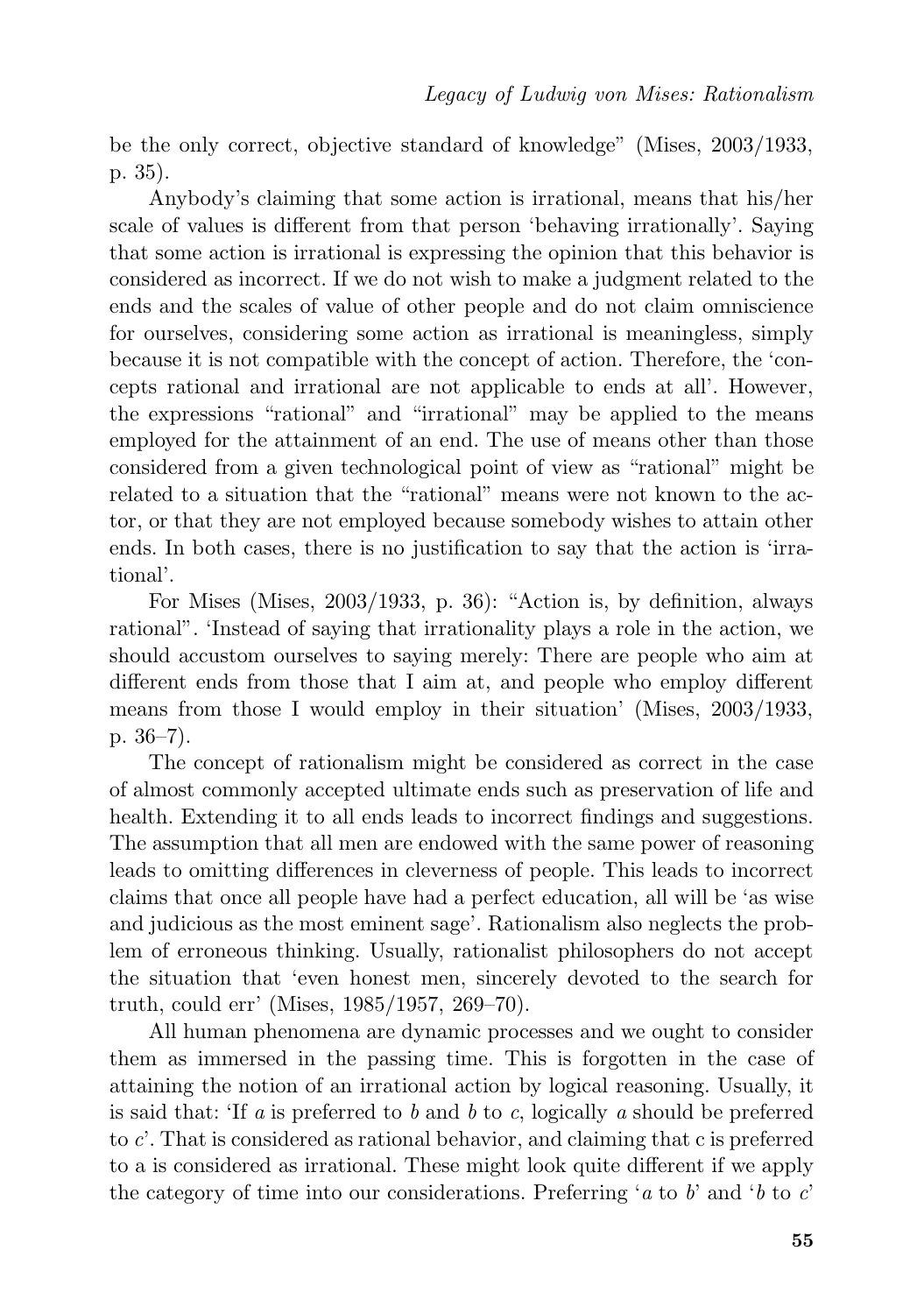are never synchronous decisions. Usually something internal exists between those decisions. It is not permissible to assume that within that interval the scale of value was constant and value judgments were not influenced by external or internal events. "Value judgments are not immutable and that therefore a scale of value, which is abstracted from various, necessarily nonsynchronous actions of an individual, may be self-contradictory" (Mises, 1963/1949, p. 103; Mises, 1985/1957, p. 281–2).

Another problem discussed by Mises is differences in the notions of constancy and rationality. If for some reason(s) one's valuations have changed, clinging to the once selected principles of action 'just for the sake of constancy would not be rational but simply stubborn'. There is only one case of the constant action of a human being: "in preferring the more valuable to the less valuable". Clinging to old behavior, under changed conditions, would be nonsensical. "A logical system must be consistent and free of contradictions because it implies the coexistence of all its parts and theorems. In acting, which is necessarily in the temporal order, there cannot be any question of such consistency. Acting must be suited to purpose, and purposefulness requires adjustment to changing conditions" (Mises, 1963/1949, p. 103).

#### **Means and ends – rationalization**

Judgments on the suitability, appropriateness, and adequacy of the procedure applied to the means chosen for the attainment of ends might be considered as rational or irrational. Intentions based on human reasoning are not infallible, and a man very often errs in selecting and applying means. The employed means might be inefficient or inadequate in the process of achieving the ends but still ought to be considered rational. As Mises (1963/1949, 20) writes: "The doctors who a hundred years ago employed certain methods for the treatment of cancer which our contemporary doctors reject were – from the point of view of present-day pathology – badly instructed and therefore inefficient. But they did not act irrationally; they did their best. It is probable that in a hundred years more doctors will have more efficient methods at hand for the treatment of this disease. They will be more efficient but not more rational than our physicians".

Very frequently, we hear opinions that it is irrational to attain 'ideal or 'higher' goals instead of searching for 'material' and tangible ends. In the same mood, it is claimed that a man who sacrifices life, health, or wealth to the attainment of 'higher goals' (religious, philosophical) is motivated by irrational considerations. "However, the striving after these higher ends is neither more nor less rational or irrational than that after other human ends. It is a mistake to assume that the desire to procure the bare necessities of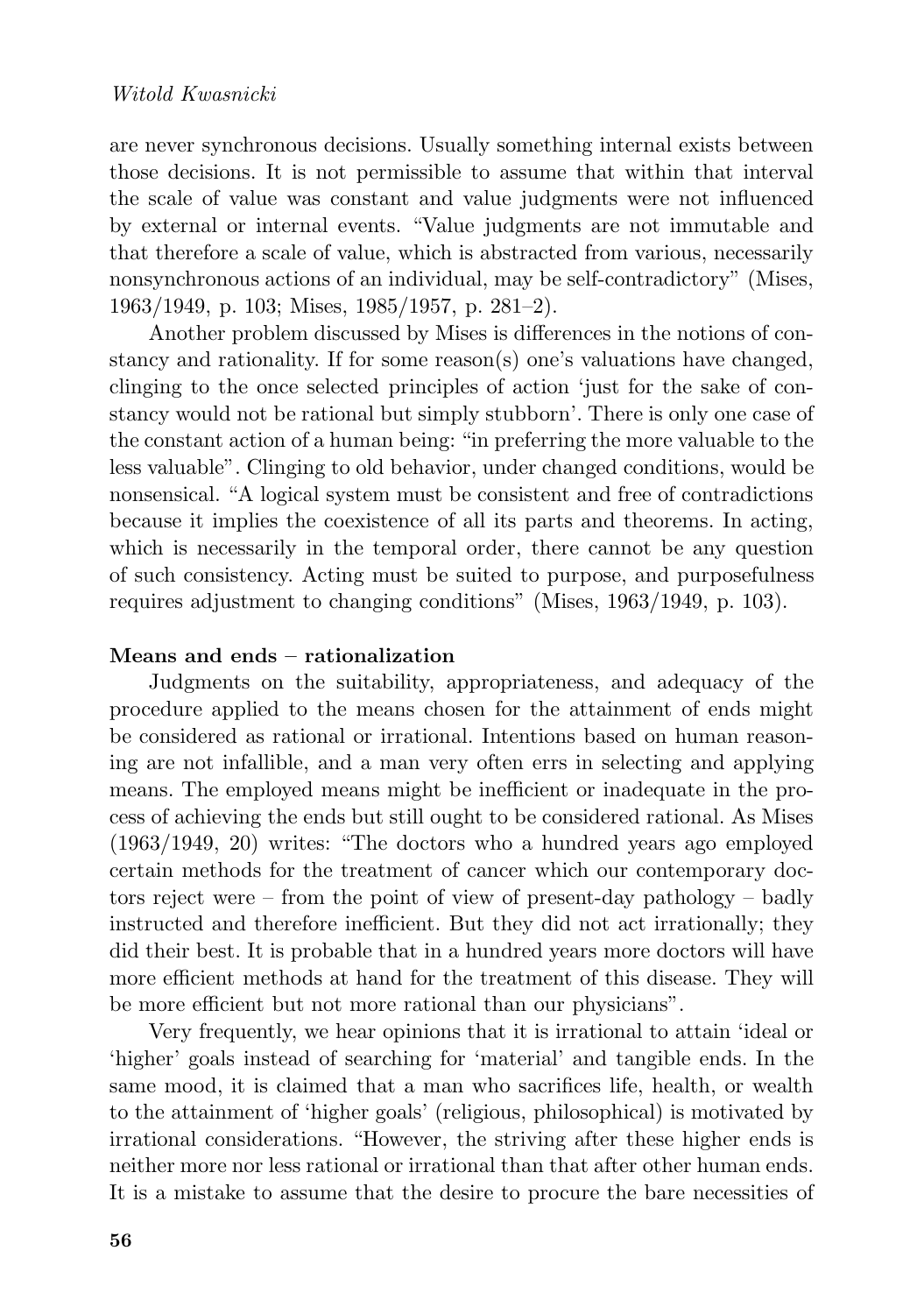life and health is more rational, natural, or justified than the striving after other goods or amenities. It is true that the appetite for food and warmth is common to men and other mammals and that as a rule a man who lacks food and shelter concentrates his efforts upon the satisfaction of these urgent needs and does not care much for other things. The impulse to live, to preserve one's own life, and to take advantage of every opportunity of strengthening one's vital forces is a primal feature of life, present in every living being. However, to yield to this impulse is not – for man – an inevitable necessity" (Mises, 1963/1949, p. 19).

When we think of a man as a rational being, we ought to take into consideration also his biological constitution. It is true that his/her behavior is governed by impulsive reactions, but "rational conduct means that man, in face of the fact that he cannot satisfy all his impulses, desires, and appetites, foregoes the satisfaction of those which he considers less urgent. In order not to endanger the working of social cooperation man is forced to abstain from satisfying those desires whose satisfaction would hinder the establishment of societal institutions. There is no doubt that such a renunciation is painful. However, man has made his choice. He has renounced the satisfaction of some desires incompatible with social life and has given priority to the satisfaction of those desires which can be realized only or in a more plentiful way under a system of the division of labor. He has entered upon the way toward civilization, social cooperation, and wealth" (Mises, 1963/1949, p. 172).

#### **Rationalism and individualism**

We ought to accept that "a doctrine that rejects rationalism, individualism, and eudaemonism can say nothing about human action" (Mises, Mises, 2003/1933, p. 60). That rejection leads to an awkward perception of humanity and leads to stopping at the enumeration and description of a number of instincts and elaborations "that men love and hate, that they are garrulous and taciturn, that they are cruel and compassionate, that they are sociable and that they shun society". However, the essence of human beings is omitted, namely that they act, work, cooperate, and labor to achieve goals, their individual ends. The action is strictly associated with individualism and rationality. The goal of an individual's action is the removal of dissatisfaction. "If one wants to explain society without reference to the actions of men, the only expedient that remains is to view it as the outcome of mysteriously operating forces. Society is then the result of the instinct of association; it is "inner communion"; it is basic and intrinsic; it is not of this world" (Mises, 2003/1933, p. 60).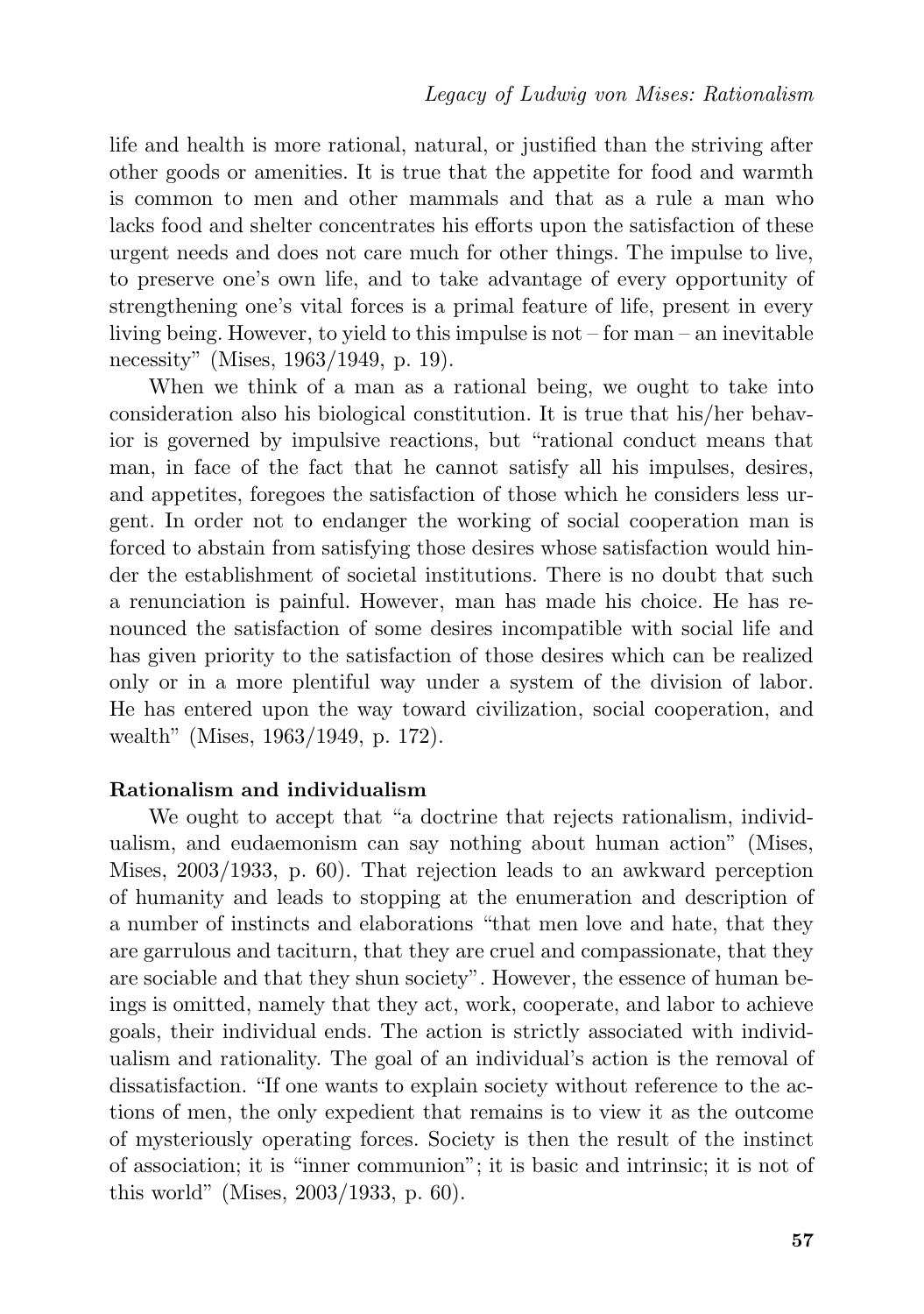## **Rationalism, economic action and homo economicus**

The subjective theory of value imposes a precise separation between the "economic" and the "noneconomic" factors. The economic principle is the fundamental principle of all rational action, and therefore we can say that all rational action is an act of economizing. Just to repeat what was already said: 'every conscious, i.e., meaningful, action is rational'. The ultimate values and ends (at which action aims) are beyond rationality. Therefore, it is not permissible "to contrast 'correct' action as 'rational' to 'incorrect' action, i.e., action diverted through misunderstanding ignorance, or negligence from employing the best means available to attain the ends sought. Nor was it henceforth possible to call an action irrational in which values like honor, piety, or political goals are taken into consideration" (Mises, 2003/1933, p. 157).

The personification of the principles of the businessman in the classical theory is the concept of *homo economicus*. The businessman wants to conduct every business to increase profit, just to attain the highest possible profit. Through strenuousness and solicitude the businessman endeavors to eliminate all sources of error so that the results of his/her action are 'not prejudiced by ignorance, neglectfulness, mistakes, and the like'. Contrary to most common belief classical economics did not assert that the economizing individual, either a producer or a consumer, acts as if the greatest monetary profit were the sole guiding principle of his/her conduct. "The principle of buying on the cheapest market comes into question here only in so far as the choice is between several possibilities, otherwise equal, of purchasing goods; but it cannot be understood, from this point of view, why someone buys the better suit even though the cheaper one has the same "objective" usefulness, or why more is generally spent than is necessary for the minimum – taken in the strictest sense of the term – necessary for bare physical subsistence. It did not escape even the classical economists that the economizing individual as a party engaged in trade does not always and cannot always remain true to the principles governing the businessman, that he is not omniscient, that he can err, and that, under certain conditions, he even prefers his comfort to a profit-making business" (Mises, 2003/1933, p. 191). Mises notes that the scheme of the *homo economicus* in classical economics grasps only one side of man – the materialistic side. Besides treating him as a man engaged in business, we ought to treat him also as a consumer of economic goods.

Mises made a comment on rationality in *Theory and history* in a similar mood: "the fundamental thesis of rationalism is unassailable. Man is a rational being; that is, his actions are guided by reason. The proposition: Man acts, is tantamount to the proposition: Man is eager to substitute a state of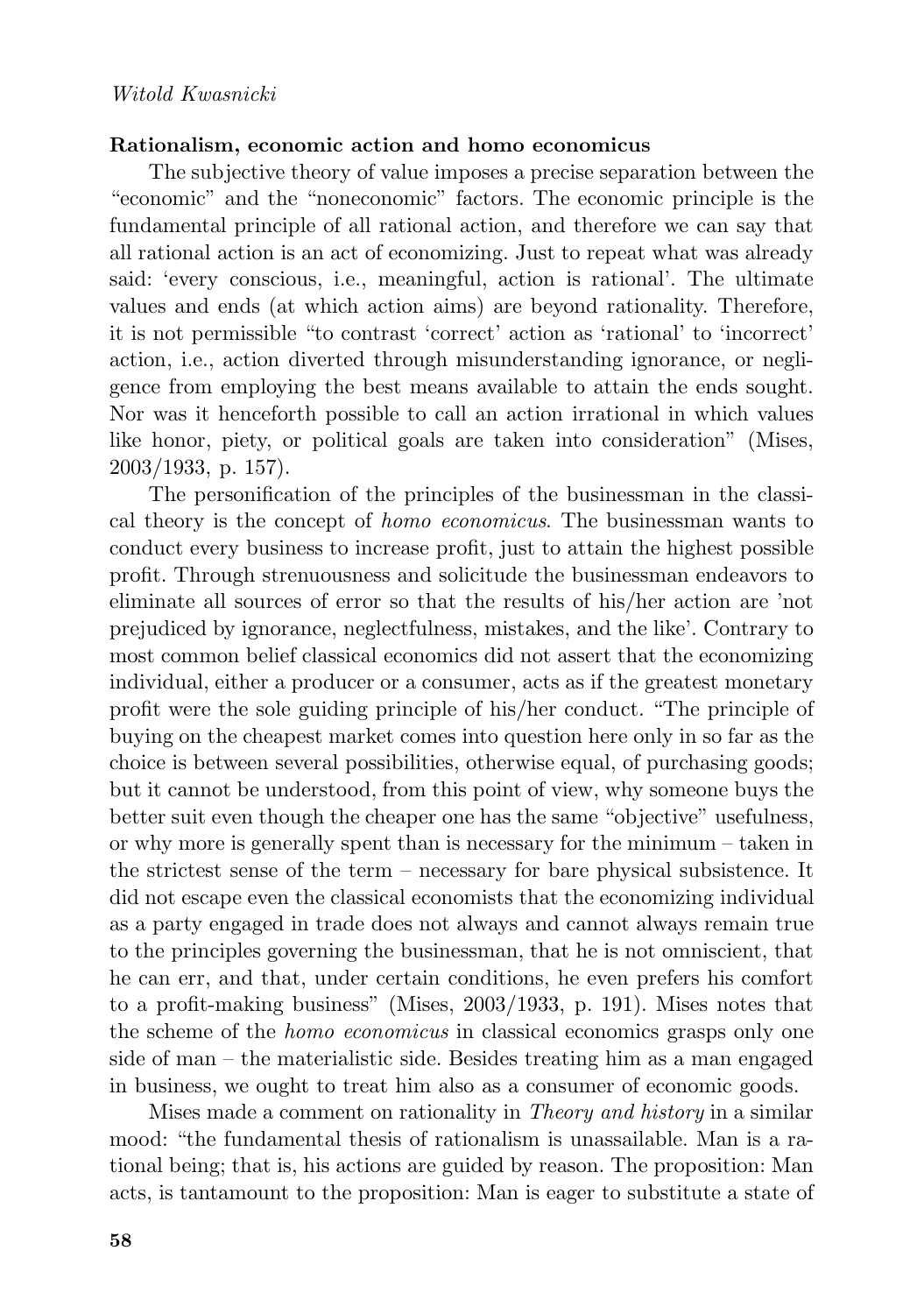affairs that suits him better for a state of affairs that suits him less. In order to achieve this, he must employ suitable means. It is his reason that enables him to find out what is a suitable means for attaining his chosen end and what is not" (Mises, 1985/1957, p. 269). That opinion can be treated as the continuation of his earlier view expressed in his magnum opus in 1949 that "Human action is necessarily always rational. The term "rational action" is therefore pleonastic and must be rejected as such. When applied to the ultimate ends of action, the terms rational and irrational are inappropriate and meaningless. The ultimate end of action is always the satisfaction of some desires of the acting man. Since nobody is in a position to substitute his own value judgments for those of the acting individual, it is vain to pass judgment on other people's aims and volitions. No man is qualified to declare what would make another man happier or less discontented. The critic either tells us what he believes he would aim at if he were in the place of his fellow; or, in dictatorial arrogance blithely disposing of his fellow's will and aspirations, declares what condition of this other man would better suit himself, the critic" (Mises, 1963/1949, p. 19).

#### **Rationalism and 'primitive' societies**

Rational behavior is present not only in modern civilization. People of past societies, those a few centuries ago as well as so-called primitive societies thousands of years ago, were no less rational than so-called 'modern men'. Ethnological research shows clearly that the reasoning of so-called primitive peoples leads to different findings and conclusions from those of reasoning made by modern man but it does not mean that the 'primitive man' was less rationalistic than the modern one. "When primitive man assumes magical and mystical connections where we assume connections of a different kind, or where we find no connection at all, or when he sees no connection where we do see one, this shows only that the content of his reasoning differs from that of our own, but not that his reasoning is of a different logical structure from ours" (Mises, 2003/1933, p. 112).

Making errors and mistakes are frequently tied to irrational behavior. Making errors and mistakes is the natural weakness of a human being. "Some err less often than others, but no mortal man is omniscient and infallible. Error, inefficiency, and failure must not be confused with irrationality. He who shoots wants, as a rule, to hit the mark. If he misses it, he is not "irrational"; he is a poor marksman. The doctor who chooses the wrong method to treat a patient is not irrational; he may be an incompetent physician. The farmer who in earlier ages tried to increase his crop by resorting to magic rites acted no less rationally than the modern farmer who applies more fer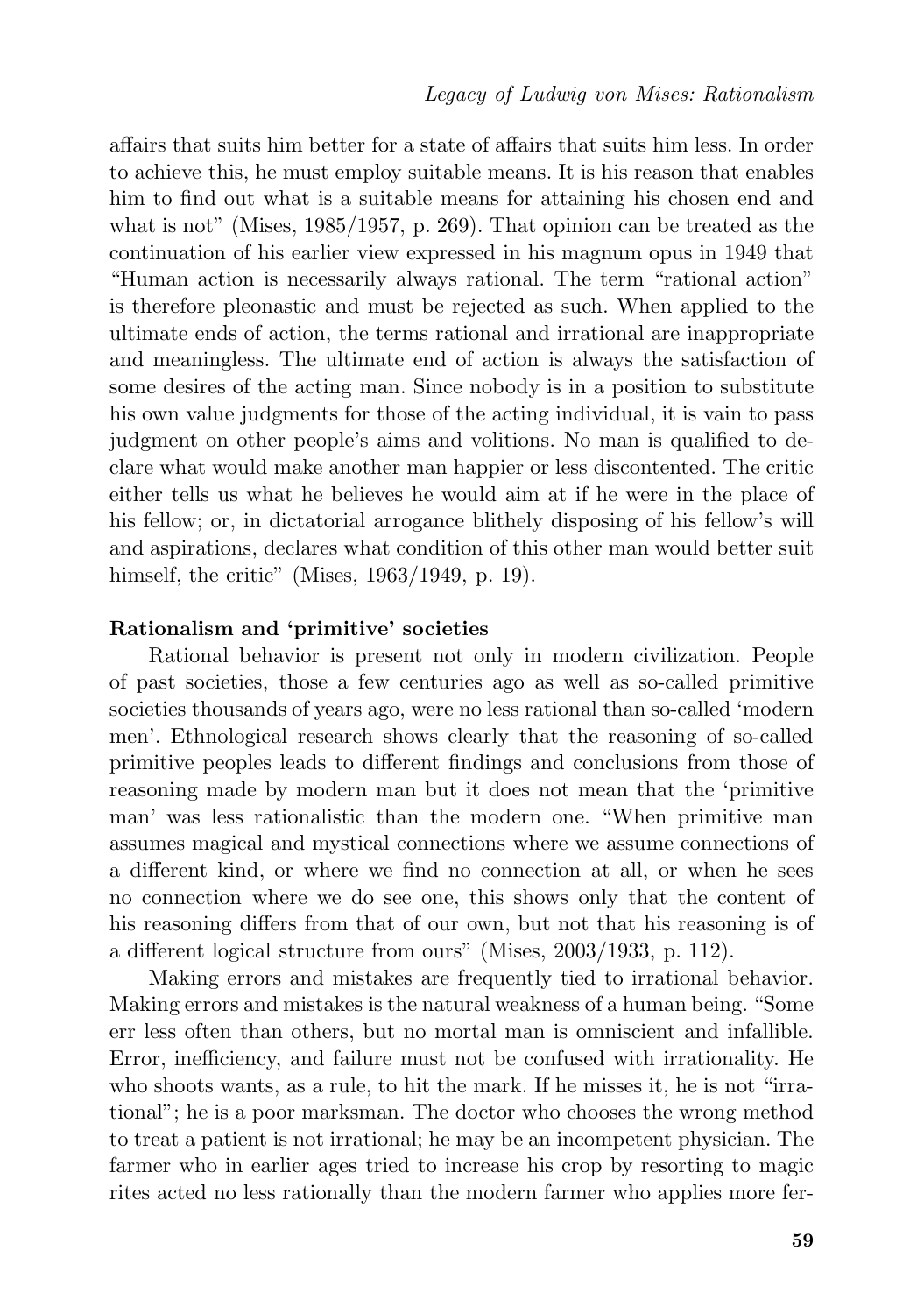tilizer. He did what according to his – erroneous – opinion was appropriate to his purpose" (Mises, 1985/1957, p. 268).

Our thinking about the past and on the development of old societies seems to be specifically biased. Very frequently we are tempted to underestimate the achievements of past societies and old civilizations. Eagerly we call their behavior inefficient, irrational, or even stupid; all contrary to high efficacy, the very rational wisdom of modern man, of modern 'advanced societies'. (see Mises, 1985/1957, p. 280–1).

#### **Science and rationalism**

Mises clearly states: "Science belongs completely to the domain of rationality" (e.g., Mises, 2003/1933, p. 143). In this respect, there is no difference between the natural sciences and the social sciences. "Science is the endeavor to attain a mental grasp of the phenomena of the universe by a systematic arrangement of the whole body of available knowledge. The human mind is not even capable of conceiving a kind of knowledge not limited by an ultimate given inaccessible to further analysis and reduction. The scientific method that carries the mind up to this point is entirely rational. The ultimate given may be called an irrational fact" (Mises, 1963/1949, p. 21). Therefore economic theory, as a social science, "is rationalistic in the sense that it makes use of the methods of reason – ratio" (Mises, 2003/1933, p. 98). "Like every branch of knowledge economics goes as far as it can be carried by rational methods. Then it stops by establishing the fact that it is faced with an ultimate given, i.e., a phenomenon which cannot – at least in the present state of our knowledge – be further analyzed" (Mises, 1963/1949, p. 21).

In particular, "liberalism is based upon a purely rational and scientific theory of social cooperation. The policies it recommends are the application of a system of knowledge which does not refer in any way to sentiments, intuitive creeds for which no logically sufficient proof can be provided, mystical experiences, and the personal awareness of superhuman phenomena. In this sense the often misunderstood and erroneously interpreted epithets atheistic and agnostic can be attributed to it" (Mises, 1963/1949, p. 155).

## **Conclusions Taleb is prying open the door**

The latest book by Nassim Taleb, *Skin in the Game: Hidden Asymmetries in Daily Life*, (published in February 2018) is the continuation of his saga on uncertainty (four volumes published separately from 2001 to 2012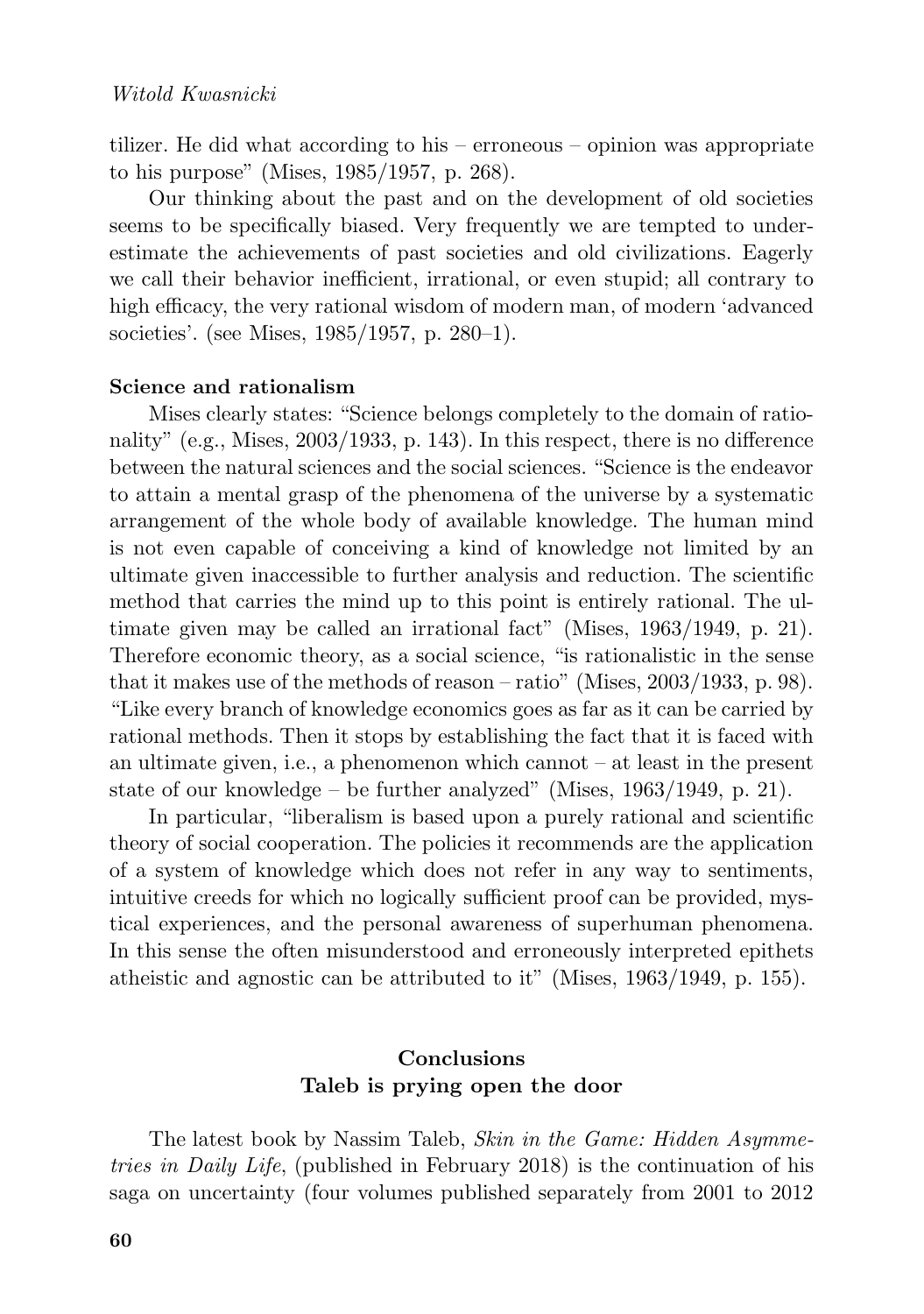was republished together as *Incerto* in 2016). Taleb (2018, 441,9), in the Misesian mood, says: "skin in the game means that you do not pay attention to what people say, only to what they do". On his blog he makes it more precise: "Skin in the game  $-$  as a filter  $-$  is the central pillar for the organic functioning of systems, whether humans or natural. Unless consequential decisions are taken by people who pay for the consequences, the world would be vulnerable to total systemic collapse"6.

I refer to Taleb's book because a large part of that volume deals with rationality. Taleb argues that only when people are exposed to the adverse consequences of their decisions are they eager to take risks that are positive for society. When they do not have "skin in the game," they take risky decisions, which are usually harmful and dangerous for the society. This is not the place to review Taleb's new book, but it is worth noting that the book corresponds heavily with libertarian ideas based on 'respect for private property, liberty and freedom, responsibility and mutual trust'. The same may be said about his concept of rationality. His ideas fully correspond to what was said by Ludwig von Mises, but what is annoying, he does not refer to Mises's work at all. No single word on Mises's ideas!

As Taleb (2018, 10, 8) writes: "Rationality in the real world isn't about what makes sense to your *New Yorker* journalist or some psychologist using naive first-order models, but something vastly deeper and statistical, linked to your own survival".<sup>7</sup>

How Misesian his opinion about irrationality and rationality sounds: "we know what is patently irrational: what threatens the survival of the collective first, the individual second. ... By definition, what works cannot be irrational; about every single person I know who has chronically failed in business shares that mental block, the failure to realize that if something *stupid* works (and makes money), it cannot be *stupid*" (Taleb, 2018, 56,3).

Taleb states in a few places in his book that 'What is rational is what allows the collective – entities meant to live for a long time – to survive. What is rational is that which allows for *survival*. Rationality is avoidance of systemic ruin'. Similar to Mises, he claims that "there is no rigorous definition of rationality that is not related to skin in the game; it is all about actions, not verbs, thoughts, and *tawk*".

Like Mises, Taleb states, on the importance of human action, that "skin in the game means that you do not pay attention to what people say, only to what they do, and to how much of their necks they are putting on the line. Let survival work its wonders" (Taleb, 2018, 441,4), and "we do not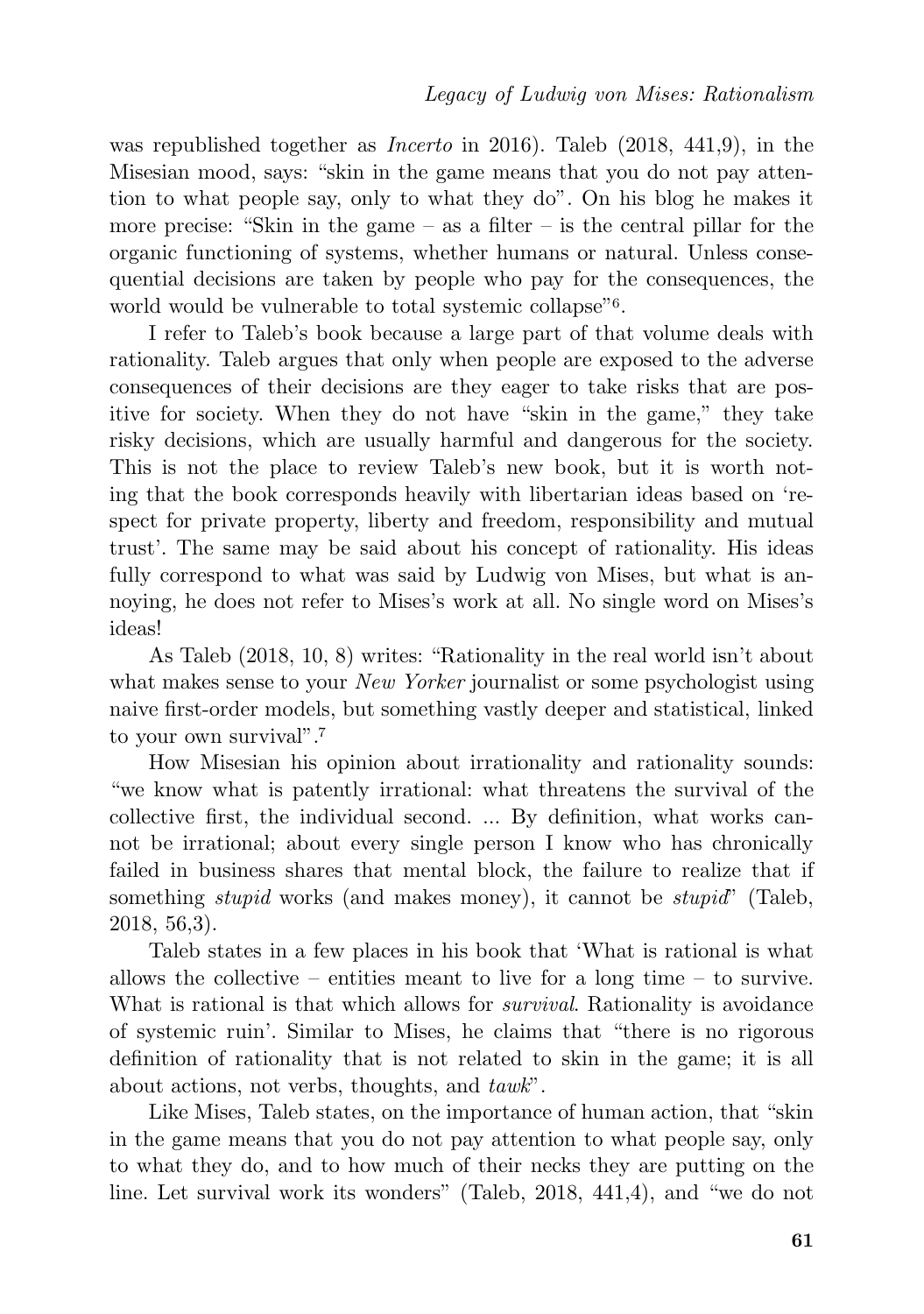have enough grounds to discuss "irrational beliefs". We do with irrational actions" (Taleb, 2018, 444,7), as well as: "Anything that hinders one's survival at an individual, collective, tribal, or general level is, to me, *irrational*" (Taleb 2018, 446,9).

Taleb summarizes his considerations in the Misesian spirit: "*Rationality does not depend on explicit verbalistic explanatory factors; it is only what aids survival, what avoids ruin.* ... *Not everything that happens happens for a reason, but everything that survives survives for a reason*" (Taleb, 2018, 448,0).

I would like to conclude with an attempt at definition inspired by Mises: Rationality (rational behavior) is associated with the action of an individual aiming at reaching subjective ends by choosing proper and rare means. The choosing is based on currently available knowledge and understanding of the universe. The important feature of the rationality is that the individual can learn from his/her errors as well as successes. The learning process is the essence of the rational behavior.

#### N O T E S

<sup>1</sup> *Theory and History* was the first book of Mises read by me. It was at the beginning of the 1980s, during martial law in communist Poland (where I was born and living). It was not common to find books by such 'bourgeois' authors in Poland durig the communist period, and I do not know why the book of Mises was available in the library of my university. I remember that the book bewildered me. Later on I read his other books, and currently, I proudly may say that I am a Misesian (Austrian) economist.

<sup>2</sup> Although *Theory and History* might and, in my opinion, ought to be read by the general reader interested in economic problems.

<sup>3</sup> There is only one passage with reference to Mises's work on monetary theory, here we read: "The one emphasised in 1932 is in the spirit of von Mises's remark that 'in the concept of money all the theorems of monetary theory are already implied'".

<sup>4</sup> In the chapter on 'Economic methodology, Rationale, Foundations, Prospects, by Bruce J.Caldwell p. 55: "Disconfirmation can be avoided completely by dropping the requirement of a *well defined* preference function, thereby emptying the assumption of any empirical content. This is the route taken by Mises (1949), who claimed that preferences are revealed in the act of choice. Apparent inconsistencies are always attributable to changes in subjective preferences; all human action is by definition rational."

<sup>5</sup> I found here only one remark: "Richard von Mises was the younger brother of Ludwig von Mises, who is still honored as a leading member of the Austrian school of economics. However, Richard's espousal of the logical positivism of the Vienna circle put him at the opposite end of the philosophical spectrum to his brother".

 $6$  https://medium.com/incerto/what-do-i-mean-by-skin-in-the-game-my-own-version-cc 858dc73260

<sup>7</sup> At the beginning of his book Taleb (2018, 434,9) warns: "A statement that will orient us for the rest of the book: *Survival comes first, truth, understanding, and science later*".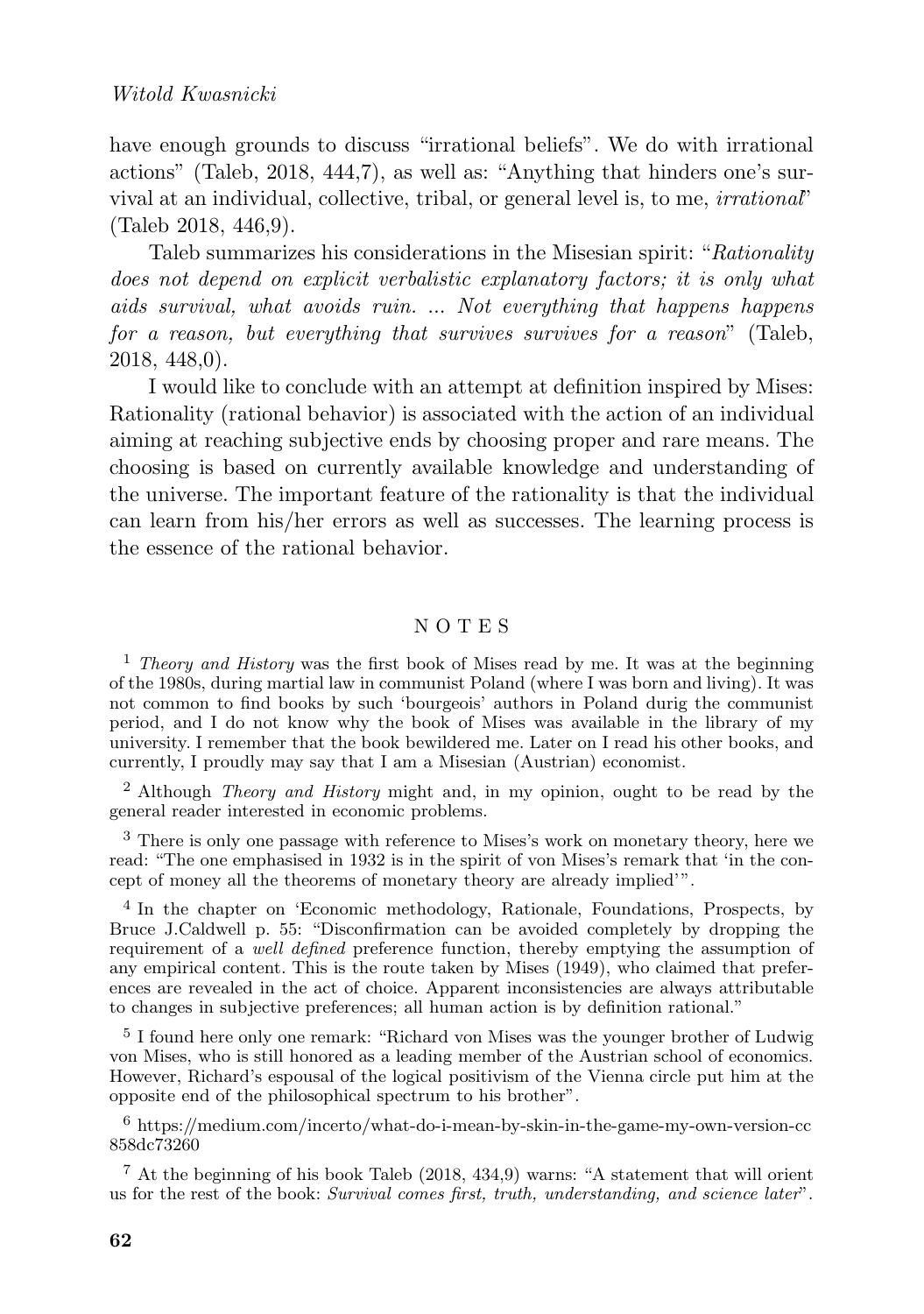#### R E F E R E N C E S

- Amsterdamski Stefan, *Between History and Method Disputes about the Rationality of Science*, Springer Netherlands (1992).
- Binmore Ken, *Rational Decisions*, Princeton University Press (2009).
- Brubaker Rogers, *The Limits of Rationality An Essay on the Social and Moral Thought of Max Weber*, Routledge (1988).
- Catino Maurizio, *Organizational Myopia Problems of Rationality and Foresight in Organizations*, Cambridge University Press (2013).
- Frederick Danny, "Two Concepts of Rationality," *Libertarian Papers* 2, 5 (2010). Online at: libertarianpapers.org.
- Gigerenzer Gerd, *Rationality for Mortals How People Cope with Uncertainty Evolution and Cognition*, Oxford University Press, Inc. (2008).
- Gigerenzer Gerd, *Adaptive Thinking Rationality in the Real World*, Oxford University Press, Inc. (2000).
- Gigerenzer Gerd, Reinhard Selten, *Bounded Rationality The Adaptive Toolbox*, MIT Press (2002).
- Harford Tim, *The Logic of Life The Rational Economics of an Irrational World*, The Random House Publishing Group (2008).
- Hollis Martin, Edward J. Nell, *Rational Economic Man A Philosophical Critique of Neo Classical Economics*, Cambridge University Press (1975).
- Lange Oskar (1936), 'On the Economic Theory of Socialism, Part One', *Review of Economic Studies*, 4(1), pp. 53–71.
- Lange Oskar (1937), 'On the Economic Theory of Socialism, Part Two', *Review of Economic Studies*, 4(2), pp. 123–142.
- Lucas Robert E. Jr., Thomas J. Sargent, *Rational Expectations and Econometric Practice* Volume 1, University of Minnesota Press (1981).
- Lucas Robert E. Jr., Thomas J. Sargent, *Rational Expectations and Econometric Practice* Volume 2, University of Minnesota Press (1982).
- Maki Uskali, Bo Gustafsson, Christian Knudsen (eds), *Rationality, Institutions and Economic Methodology*, Routledge (1993).
- Mises Ludvig von (1962), *The Ultimate Foundation of Economic Science: An Essay on Method*, New York: D. Van Nostrand Company, LTD.
- Mises Ludvig von (1963/1949), *Human Action: A Treatise on Economics*, San Francisco: Fox & Wilkes.
- Mises Ludvig von (1985/1957), *Theory and History: An Interpretation of Social and Economic Evolution*, Auburn: Ludwig von Mises Institute.
- Mises Ludvig von (2003/1933), *Epistemological Problems of Economics*, (org. *Grundprobleme der National¨okonomie: Untersuchungen ¨uber Verfahren, Aufgaben und Inhalt der Wirtschafts- und Gesellschaftslehre* (1933)), Translated from the German by George Reisman, Published simultaneously in the